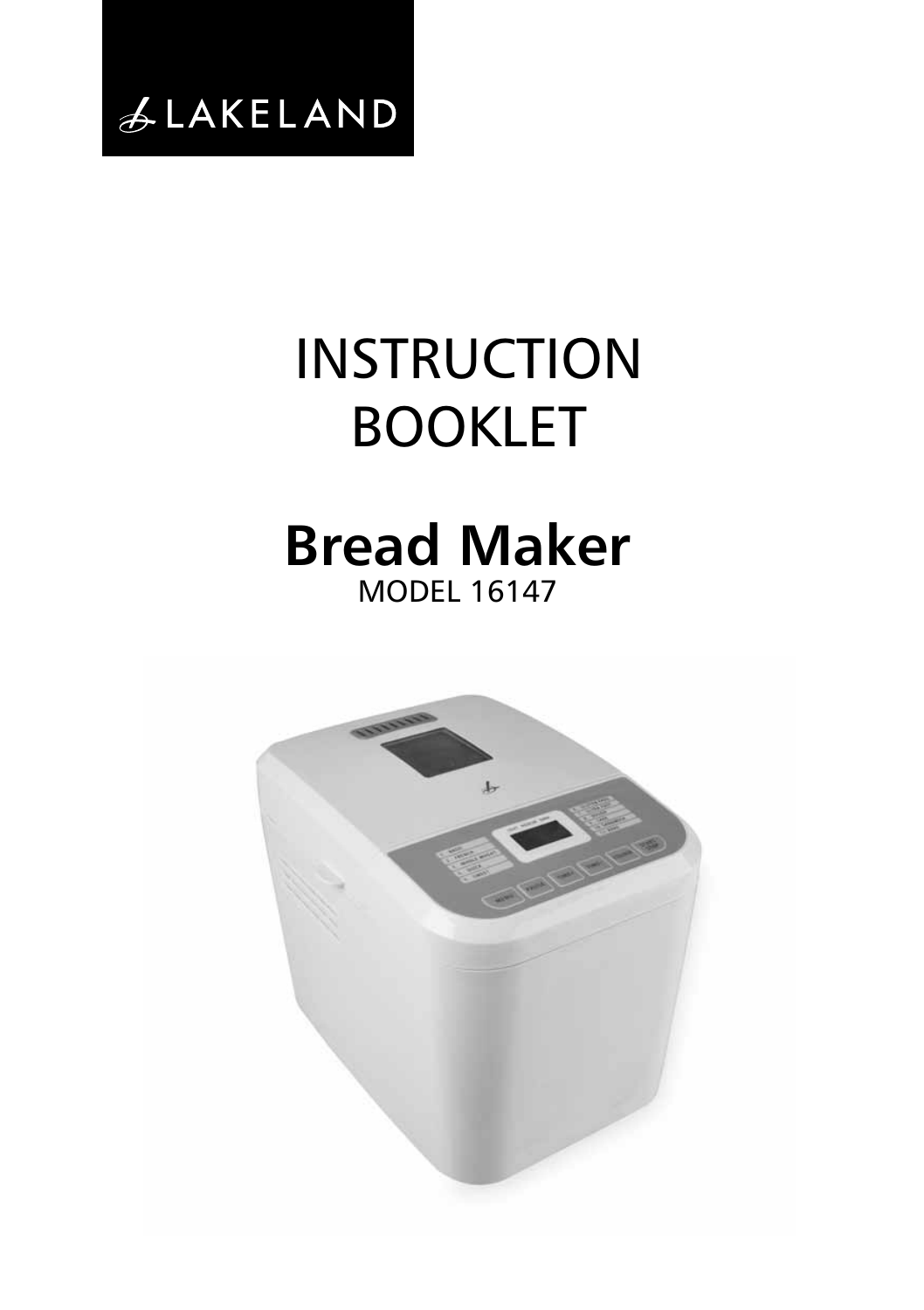# **LAKELAND BREAD MAKER**

Thank you for choosing the Lakeland Bread Maker.

We are sure you will be delighted with the performance and will enjoy many years of making and baking your own delicious homemade bread.

An award winning family-owned business we have the same strong values of excellent quality, value for money and exceptional customer care as we did when we first set up the Lakeland company in the 1960's.

Our products are carefully selected by our highly experienced team and are thoroughly and rigorously tested to meet our consistently high standards so you can be assured that any product you purchase will be functional, durable and easy to use. It is this level of commitment to our customers that sets us apart.

Please take a little time to read this booklet before you use your bread maker and then keep it in a safe place for future reference.

This Bread Maker makes a 500g loaf. It is the ideal size for smaller households or for those who like to bake a small loaf of bread every day. It makes the ideal size loaf to freeze easily and the compact neat size gives perfect slices.

#### **Contents**

| Programme $2 -$                         |  |  |
|-----------------------------------------|--|--|
| Programme 3<br>$\equiv$                 |  |  |
| Programme 4<br>$\overline{a}$           |  |  |
| Programme 5<br>$\overline{\phantom{0}}$ |  |  |
| Programme 6<br>$\overline{\phantom{0}}$ |  |  |
| Programme 7<br>$\overline{\phantom{0}}$ |  |  |
| Programme 8<br>$\overline{\phantom{0}}$ |  |  |
| Programme 8<br>$\qquad \qquad -$        |  |  |
| Programme 9<br>$\overline{\phantom{m}}$ |  |  |
| Programme 10 -                          |  |  |
| Programme 11 -                          |  |  |
|                                         |  |  |
|                                         |  |  |
|                                         |  |  |
|                                         |  |  |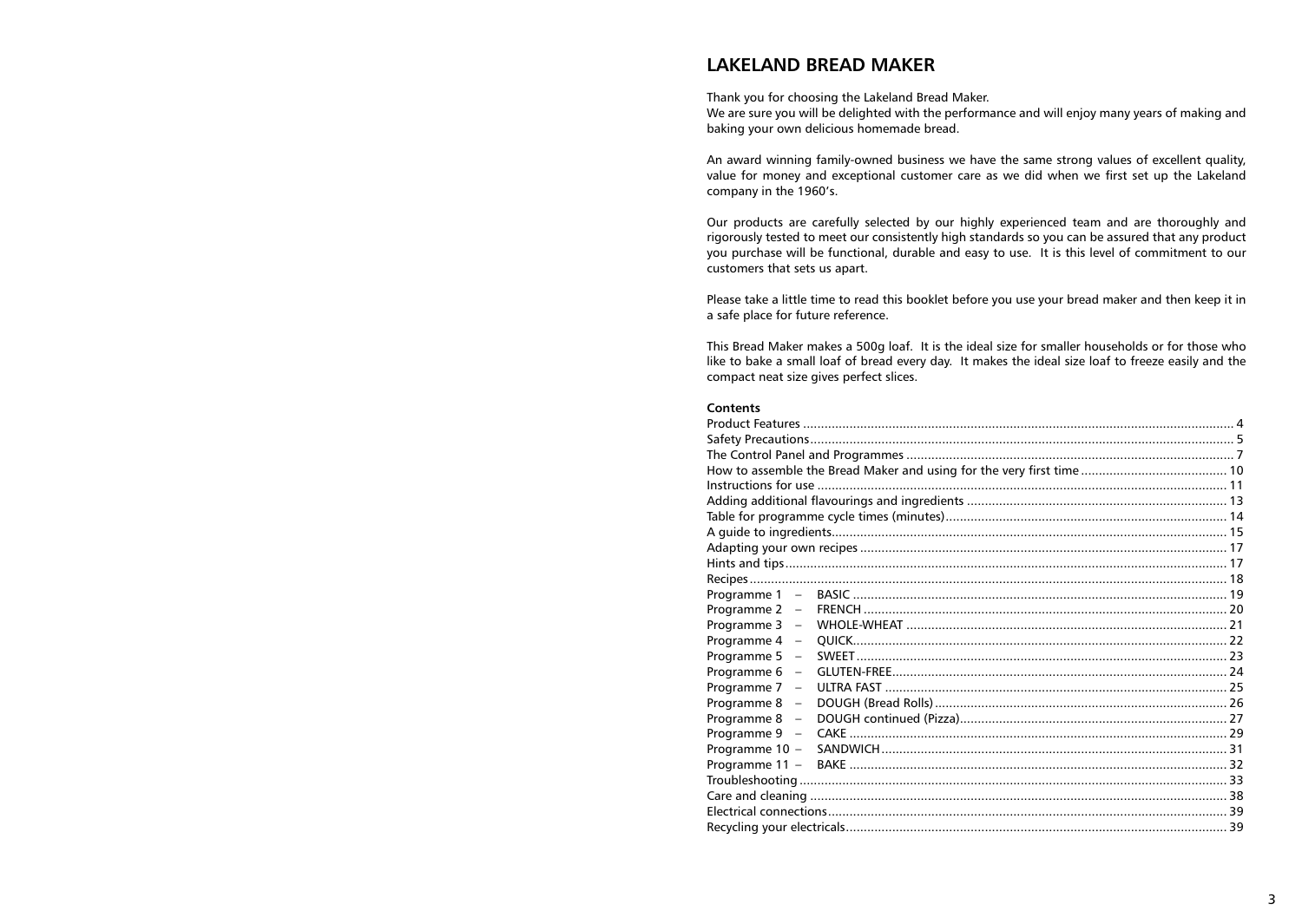

# **Safety Precautions**

- Carefully read all the instructions before using the appliance and keep in a safe place for future reference.
- • Always follow these safety cautions when using the appliance to avoid personal injury or damage to the appliance. This appliance should be used only as described in this instruction book.
- Make sure your electricity supply matches the voltage shown on the appliance.
- Ensure all packaging materials and any promotional labels or stickers are removed from the appliance before the first use.
- Always inspect the appliance before use for noticeable signs of damage. Do not use if damaged or if it has been dropped. In the event of damage, or if the appliance develops a fault contact the Lakeland Customer Services on 015394 88100.
- Do not use this appliance if the lead is damaged. If the lead is damaged it must be replaced with a special lead contact Lakeland Customer Services on 015394 88100.
- Always use the appliance on a dry, level, heat resistant surface.
- Unplug from the mains when not in use and before cleaning. Allow to cool before cleaning the appliance.
- • This appliance is not intended for use by persons (including children) with reduced physical, sensory or mental capabilities, or lack of experience and knowledge, unless they have been given supervision or instruction concerning the use of the appliance by a person responsible for their safety.
- Children should always be supervised to ensure they do not play with this product.
- • Do not use any accessories or attachments with this appliance other than those recommended by Lakeland.
- • To protect against fire, electric shock or personal injury, do not immerse cord, plug or unit in water or other liquids.
- • Do not leave the lead hanging over the edge of a kitchen table or worktop. Avoid contact between the lead and hot surfaces.
- For indoor use only.
- For domestic use only.
- • This appliance should be used for preparation of food as described within the instructions for use that accompany it.
- • Always ensure that your hands are dry before removing the plug from the mains socket. Never pull the plug out of the mains socket by its lead.
- To avoid injury or possible fire, do not cover the appliance when in use.
- Do not connect this appliance to an external timer or remote control system.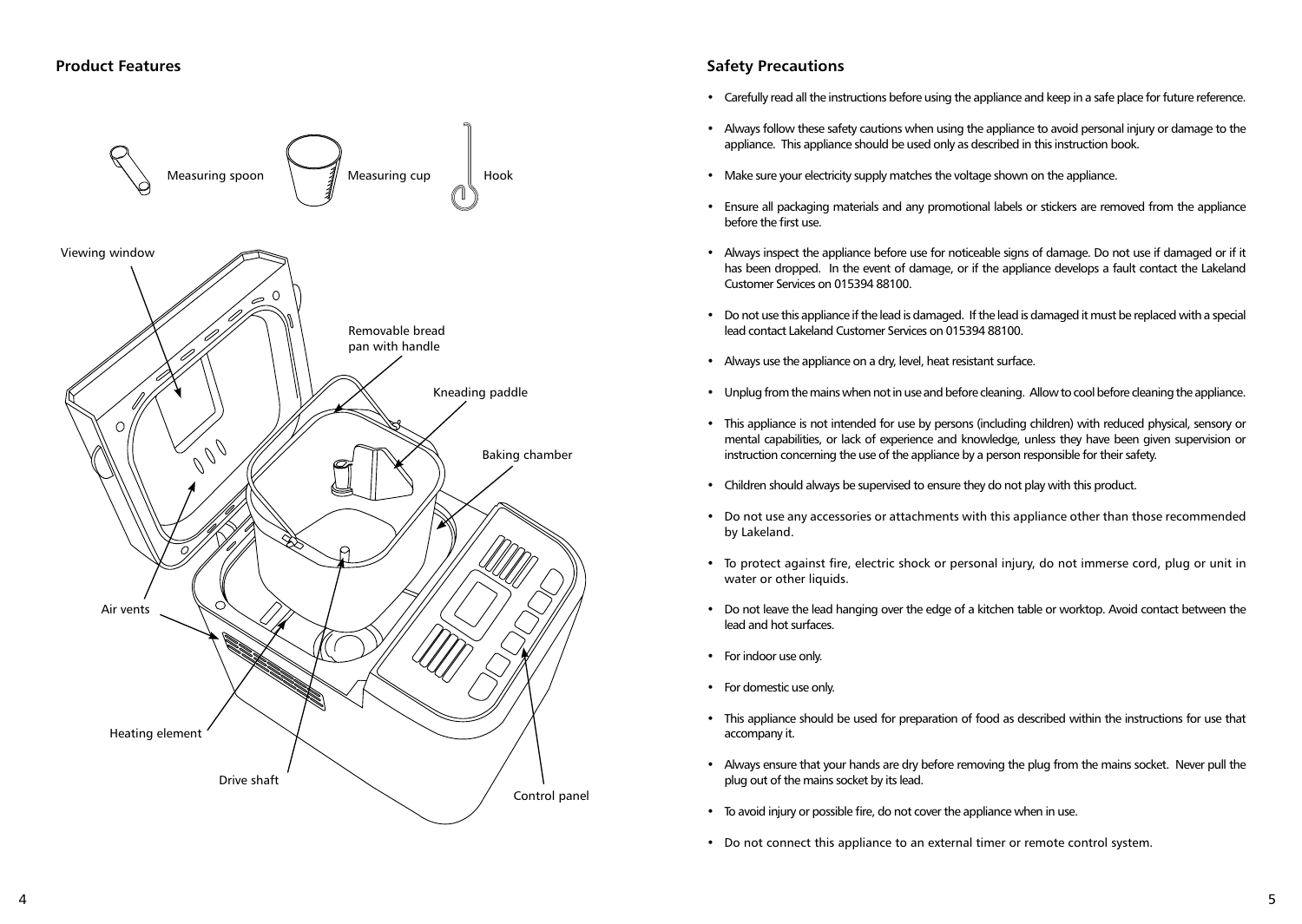- • An extension cable may be used with care. The electrical rating of the cable should be at least as great as the appliance. Do not allow the cable to hang over the edge of the worktop or touch any hot surfaces.
- This appliance complies with the basic requirements of Directives 04/108/EC (Electromagnetic Compatibility) and 06/95/EC (Safety of Domestic Electrical Appliances)
- • **WARNING:** a cut off plug inserted into a 13amp socket is a serious safety (shock) hazard. Ensure the cut off plug is disposed of safely.
- • The temperature of all surfaces marked with this symbol will be very hot when the appliance is in use. DO NOT TOUCH these surfaces as possible injury could occur. Allow to cool completely before handling this appliance.
- **CAUTION:** the plastic bags used to wrap this appliance or the packaging may be dangerous. To avoid risk of suffocation, keep these bags out of reach of babies and children. These bags are not toys.
- • Do not use foil in the bread maker
- • Do not operate empty.
- Do not touch any moving parts whilst in use.
- Do not lift or move the bread maker whilst in use.
- Do not cover the bread maker or block the air vents in the lid or sides whilst in use.
- Make sure there is plenty of air circulation around the bread maker.
- • The bread pan will be very hot always use oven gloves to remove the hot bread pan from the oven chamber.
- The kneading paddle will be very hot after use, always use an oven glove or cloth when handling.
- Do not place hands in the oven chamber after the bread pan has been removed as it will be very hot.

# **The Control Panel and Programmes**



**Fig. 1**

The bread maker does not have a separate on/off switch. Simply plug in and switch on at the socket.

After switching on the Bread maker the LCD in the display screen will be illuminated and you will hear a beep.

"1, 3:00" appears in the display screen and the arrow points to MEDIUM (see fig.1) this is the default setting so it will show this every time you turn on the machine.

# **START/STOP**

For starting and stopping the selected programme.

To START a programme, press the START/STOP button for approx 2 seconds. A short beep will be heard and two dots in the time display begin to flash. The programme will start.

To STOP a programme, press the START/STOP button until you hear a beep. The beep indicates that the programme has been switched off. The display screen will show the default setting again (1, 3:00 – arrow pointing to MEDIUM)

#### **PAUSE**

Press the PAUSE button to interrupt the programme at any time (to add ingredients etc) the machine will pause but the setting will be memorized for 10 minutes. The outstanding time will flash on the display screen.

To continue the programme simply press the PAUSE button again.

#### **MENU**

The MENU button is used to set your selected programme.

Press the MENU button repeatedly to scroll through the menu – the programmes will show in the display screen accompanied by short beeps.

Select your programme by pressing the screen repeatedly. When you see the number of the programme you require together with the programme time – stop pressing.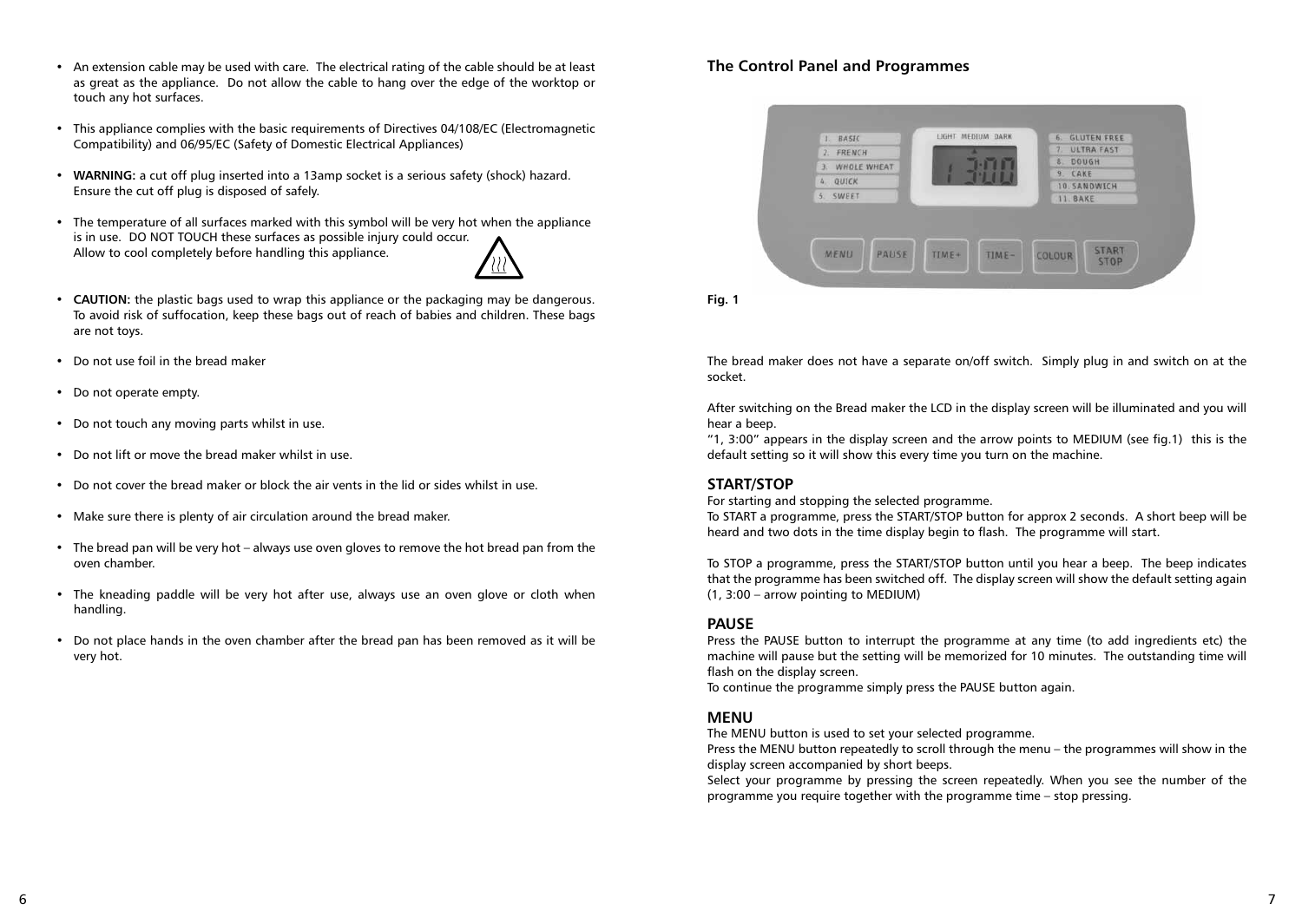# **The programmes are as follows:**

#### **1. BASIC programme time 3 hours**

Kneading, rising and baking normal white or brown bread.

#### **2. FRENCH programme time 3 hours 50 minutes**

Kneading, rising and baking with a longer rise time. The bread will have a crisper crust and a lighter texture.

#### **3. WHOLE-WHEAT programme time 3 hours 40 minutes**

Kneading, rising and baking of bread made with whole-wheat flours. Use this programme for all whole-wheat, brown and granary type loaves. It has a longer second rising time.

#### **4. QUICK programme time 2 hours 10 minutes**

Kneading, rising and baking of bread in a shorter time than the BASIC programme but longer than the ULTRA FAST programme. The programme has shorter rising times. It produces an excellent loaf which will be slightly smaller than that produced from the BASIC programme and it will have a slightly denser texture.

#### **5. SWEET programme time 2 hours 55 minutes**

Kneading, rising and baking of sweet bread.

#### **6. GLUTEN-FREE programme time 3 hours 30 minutes**

A special programme for those who use gluten-free flours and baking mixes. The programme has a long second rising time.

The dough is usually more like a batter and is wetter than ordinary doughs.

#### **7. ULTRA FAST programme time 1 hour 38 minutes**

Kneading, rising and baking in the shortest time. The programme has only one rise and two kneads. Loaves baked using this programme require warm water, extra yeast and less salt. The loaf it produces will be smaller with a denser texture than bread made using the QUICK programme. This programme is ideal if you want to make a loaf very quickly.

#### **8. DOUGH programme time 1 hour 30 minutes**

Kneading and rising. No bake. You can remove the raw dough and shape into rolls, pizzas etc to cook in the conventional oven. Ideal if you like to make your dough in the Bread Maker and then oven bake your loaf.

#### **9. CAKE programme time 1 hour 50 minutes**

This programme is for producing tea loaves or cakes containing baking powder or baking soda and eggs rather than yeast dough. The cake programme mixes and bakes the cake. You may find that cakes made in the Bread Maker will be smaller and a little more dense than those baked in a conventional oven but will be just as moist.

#### **10. SANDWICH programme time 3 hours**

Kneading, rising and baking light-textured bread with a thinner crust – ideal for making sandwiches.

#### **11. BAKE programme time 1 hour**

This is usually used in conjunction with the DOUGH programme to allow additional ingredients to be kneaded into the dough by hand. After completion of the DOUGH programme, remove the unbaked dough, carefully remove the kneading paddle, and reshape the dough, kneading in the additional ingredients such as nuts, fruit etc, then return dough to bread pan and place back in the machine. Close the lid and leave the dough to rise for approximately 30 – 40 minutes. Select BAKE to cook the loaf.

You can also use the BAKE programme to darken crusts if the finished loaf is too light at the end of your chosen programme. Simply select BAKE and leave the loaf to bake for longer, taking the loaf out of the machine when you are happy with the colour.

Bread can also be crisped and freshened using the BAKE programme.

#### **COLOUR**

Press the COLOUR button to select a LIGHT, MEDIUM or DARK coloured crust. This cannot be used with the DOUGH setting.

#### **TIME + and TIME –**

(DELAYING THE START TIME) (Maximum delay time is 13 hours)

If you want to delay the start time so that the bread cooks overnight and is ready to eat in the morning:-

#### Example;

It is 8.30pm and you want your bread ready at 7am the following day – i.e. in 10 hours and 30 minutes.

Select your programme and colour.

Press **TIME +** or **TIME –** to add the time until 10.30 appears on the display screen. The time is set in increments of 10 minutes. Remember to include the operation time of your chosen programme.

Press the START/STOP button to activate the delay function.

The dots will flash and the numbers will count down to show you the remaining time. The bread will be ready for you at 7am.

#### **DO NOT USE THE DELAY TIME WHEN USING INGREDIENTS THAT WOULD SPOIL SUCH AS EGGS, MILK, CREAM OR CHEESE.**

**NOT SUITABLE FOR GLUTEN-FREE AND ULTRA FAST PROGRAMMES.**

**WE DO NOT RECOMMEND USE OF DELAY TIME SETTING WITH BREAD MIXES AS YOU CANNOT SEPARATE THE YEAST FROM THE LIQUID.**

#### **OTHER FEATURES**

#### **AUDIBLE ALERT TO TELL YOU WHEN TO ADD ADDITIONAL INGREDIENTS.**

Part way through each programme (after approximately 30 minutes but it will vary according to the programme you have selected) the machine will beep 10 times. This tells you that you can add additional ingredients such as fruit, olives, nuts etc. (see page 13 for further information on adding additional flavourings and ingredients ) The beeps are very clear and can be easily heard, calling you back to the machine.

#### **KEEP WARM**

The Bread Maker will keep the bread warm for 60 minutes after baking. (Not with DOUGH programme) At the end of the programme the bread maker will beep and the display screen will show  $0:00$  indicating that the machine is in KFFP WARM mode.

#### **POWER FAILURE BACKUP SYSTEM**

The Bread maker is equipped with a power failure backup system or memory. If the power system is interrupted during the course of bread making, the process of making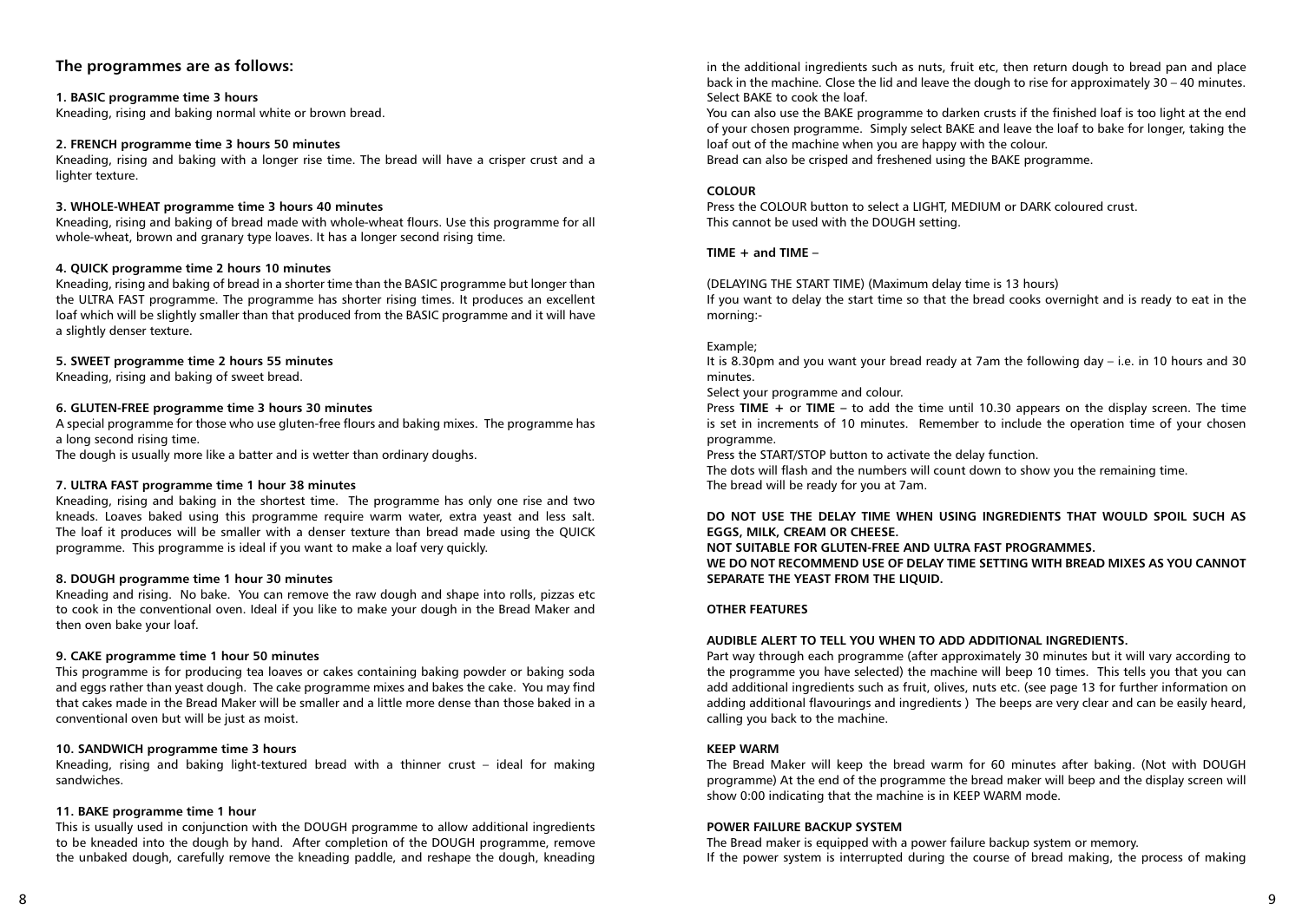bread will be continued automatically within 10 minutes, even without pressing the START/ STOP button. If the interruption time exceeds 10 minutes, the memory cannot be kept and you must discard the ingredients in the bread pan and start again. If the dough has not entered the rising phase when the power supply breaks off, you can press the START/STOP button directly to continue the programme from the beginning.

#### **WARNING DISPLAY**

If the display screen shows "H HH" after you have pressed the START/STOP button and the machine beeps continuously the temperature inside is too high. Stop the programme, open the lid and allow the bread maker to cool down for 10 – 20 minutes.

If the display screen shows "L LL" after pressing the START/STOP button and the machine beeps continuously the temperature inside is too low. Press the START/STOP button, open the lid and allow the bread maker to rest for  $10 - 20$  minutes to return to room temperature.

If the display screen shows "E EO" or "E E1" after the START/STOP button has been pressed the temperature sensor has developed a fault. Contact Lakeland Customer Services for further advice.

#### **How to assemble the Bread Maker and using for the very first time**

When the Bread Maker is used for the first time it may emit a slight burning smell when first switched on. This is completely normal with a new heating element.

You will need to operate the Bread Maker empty for the very first use. This will also show you how easy the Bread Maker is to use.

#### **To do this;**

- 1. Wash the bread pan and kneading paddle in hot, soapy water, rinse and dry thoroughly.
- 2. Place the Bread Maker on a flat, dry surface.
- 3. Position the bread pan in the baking chamber holding it at a slight angle and turning it clockwise until it clicks into place.
- 4. Fix the kneading paddle onto the drive shaft.
- 5. Close the lid.
- 6. Switch on at the socket.
- 7. The Bread Maker will beep and the display screen will show the default setting 1,3:00
- 8. Press the MENU button repeatedly the programme numbers will scroll through. Stop pressing at programme number 11, 1:00 (BAKE). If you go past the number you require simply keep pressing until programme 11 comes round again.
- 9. Select programme 11 (BAKE) and press START/STOP.
- 10. The bread maker will begin to count down and you can follow this on the display screen. Leave the Bread maker to BAKE for 10 minutes. You will hear some intermittent clicks during this time.
- 11. Press the START/STOP button firmly to stop the programme.
- 12. Open the Bread Maker and allow cooling completely.
- 13. Lift out the kneading paddle then remove the bread pan by turning anti clockwise and lifting out.
- 14. Wash, rinse and dry the bread pan and kneading paddle again and replace.

#### **You are now ready to make your first loaf.**

# **Instructions for use**

#### **HOW TO MEASURE INGREDIENTS**

One of the most important steps for making good bread is to use the exact measure of ingredients. Always use the measuring cup and spoons provided with your Bread Maker.

If you prefer to use kitchen scales, metric measurements have also been included in the recipe section.

- Any liquid should be measured with the measuring cup or spoon provided. Observe the level of the measuring cup at eye level.
- • When measuring cooking oil or other liquids, wash, rinse and dry the measuring cup and spoon thoroughly before measuring any other ingredients.
- Dry measuring must be done by gently spooning ingredients into the measuring cup and then, once filled, level it off with a knife. Do not be tempted to add more than required or to pack it down tightly into the cup as it will affect the recipe. When measuring small amounts of dry or liquid ingredients, use the measuring spoon supplied. Measurements must be level, not heaped, as this could affect the recipe.
- The maximum quantity of flour you should use is  $2\frac{1}{3}$  rd cups, 375g; the maximum amount of yeast is 5g, 2 teaspoons.

The measuring cup holds 160g, 200ml

1 teaspoon = 5ml

1 tablespoon = 15ml

#### **MAKING A LOAF – Things to remember**

How to put the ingredients into the bread pan;

Ensure the ingredients are put into the Bread Maker in the exact order given in the recipe, for example;



**First**, liquid ingredients at room temperature or as specified in the recipe.

**Second**, dry ingredients. Add the flour gently and make sure it is evenly distributed over the liquid. If you tip it onto the liquid too fiercely the liquid may seep up through the flour and affect the action of the yeast. This is particularly important if you are using the time delay.

**Last**, yeast. The yeast must be kept separate from the wet ingredients and salt. Create a small hole in the dry ingredients using your finger or a spoon and place the yeast in the hole. Make sure the yeast is fresh – check the use by date.

Ensure the ingredients are at room temperature unless otherwise stated. Water should be cold unless the recipe states otherwise (as in ULTRA FAST programme).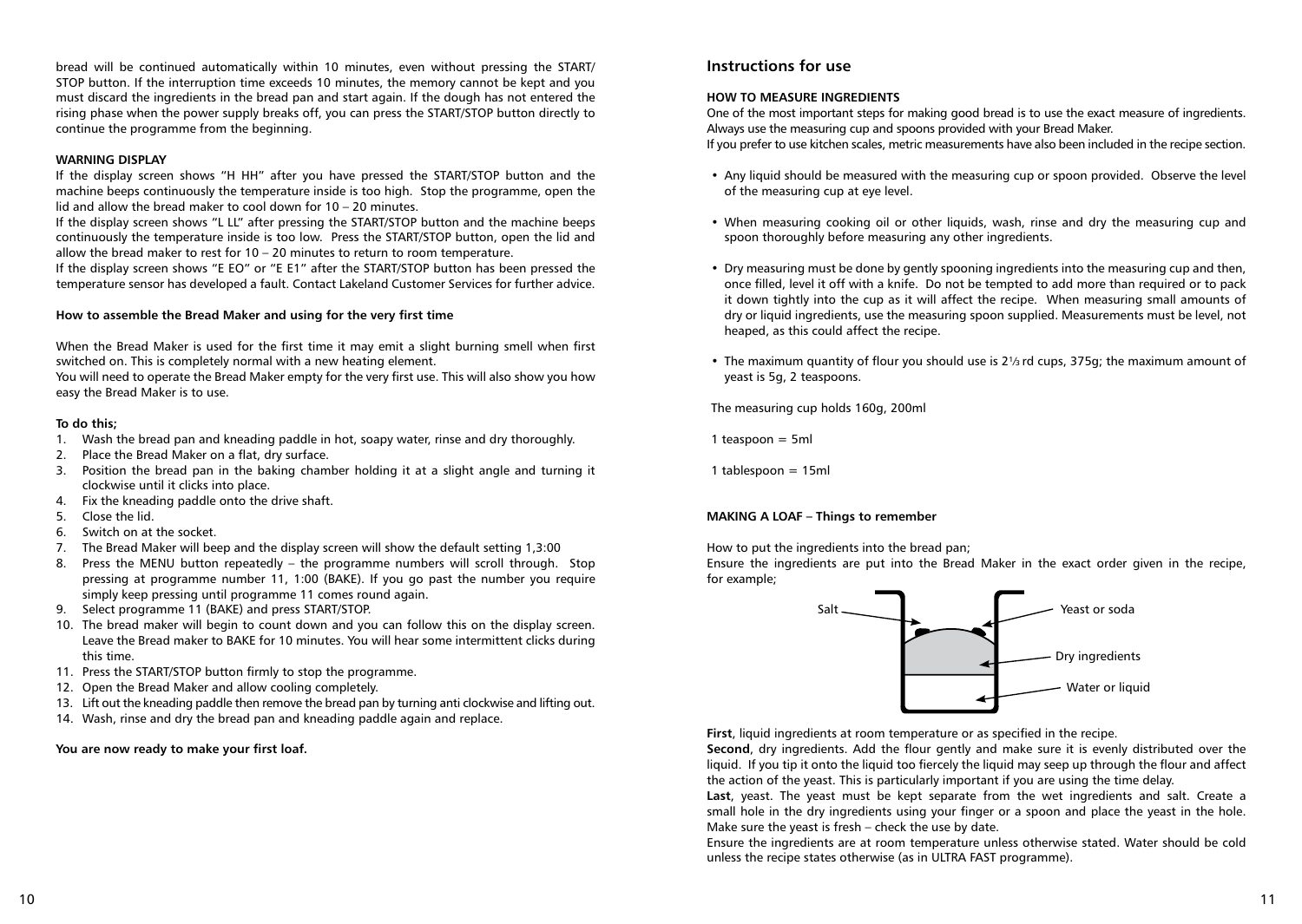Rub a little margarine or butter onto the kneading paddle and position onto the drive shaft. This prevents the dough from sticking to the kneading paddle and assists with removing the paddle from the bread after baking.

Select your recipe – it is a good idea to use one of the recipes we have included in this booklet. The BASIC bread recipe on page 19 is a good recipe to start with. When you are familiar with the Bread Maker you can use or adapt your own recipes.

- 1. Add the ingredients to the bread pan as recommended in the recipe.
- 2. Close the lid.
- 3. Switch the Bread Maker on. You will hear a beep. The display panel will illuminate and show the default setting (1, 3.00 the arrow pointing to MEDIUM)
- 4. Press the MENU button repeatedly until the programme you require is reached.
- 5. Press the COLOUR button to select the desired crust colour (LIGHT, MEDIUM or DARK)
- 6. If you want to delay the time the Bread Maker will start press the TIME + or TIME button. (for full details see page 9) Skip this step if you want the Bread maker to start immediately.
- 7. Press the START/STOP button firmly for 3 seconds.

 Once you have pressed the START/STOP button the Bread maker will automatically take care of each step of the bread making process until the loaf is completely cooked. The remaining time will countdown on the display screen.

Check the dough after a few minutes to make sure that all the flour is incorporated into the dough. Sometimes flour may be left in the corners of the bread pan. Press the PAUSE button, open the lid and, using a non stick spatula, simply loosen the flour so it will be evenly mixed in.

Close the lid again and press PAUSE to recommence the programme.

- 8. During each programme, after approximately 30 minutes, but this will vary according to the programme you have selected, you will hear 10 beeps – this tells you that you can add additional ingredients at this stage. Open the lid, add the ingredients and close the lid again. There is no need to pause the machine. See "Adding additional flavourings and ingredients" on page 13.
- 9. When the programme is complete you will hear 10 beeps and the display screen will show 0:00 the bread will now be automatically kept warm for 60 minutes if you do not switch the Bread Maker off.
- 10. Press the START/STOP button firmly to stop the machine. The default setting will appear in the display screen (1, 3:00)
- 11. Open the lid and using an oven glove, turn the bread pan anti-clockwise and gently pull the pan straight up out of the machine using the handle.
- 12. Turn the bread pan upside down and gently shake the loaf onto a cooling rack. If the loaf does

not fall out straight away gently loosen the sides of the loaf with a non stick spatula.

13. Leave the loaf to cool for at least  $20 - 30$  minutes. Sometimes the kneading paddle may remain in the loaf. If it does, use the hook to remove the paddle from the base of the loaf. Take care as the kneading paddle will be very hot. Always remove the kneading paddle before slicing the loaf.

Remember; if you do not stop the Bread Maker and remove your loaf the Bread Maker will automatically switch to KEEP WARM mode. Your bread will be kept warm for 60 minutes to prevent it from becoming soggy.

For best results, remove the bread as soon as the baking cycle is complete and allow it to cool on a cooling rack.

#### **Adding additional flavourings and ingredients**

You can add many different flavours and ingredients to make a wide variety of delicious breads for example nuts, seeds, fresh or dried herbs, sun dried tomatoes, olives, fruit, chocolate etc. the list is endless.

There are two ways you can add these;

#### 1. At the very start – with the main ingredients

If you add the ingredients at the start you will find that they will be very finely distributed throughout the bread as they will be subjected to the vigorous bread making cycles. For example if you add sun dried tomatoes at the start you will lose the texture of the tomatoes but will get an attractive coloured bread with a delicious flavour and aroma but pieces of tomato will not be detected in the dough. If you add them later on in the cycle you will retain the texture of the tomatoes.

Foods such as herbs, small seeds e.g. sunflower, sesame or poppy seeds, cheese etc can be added at the start because they will not lose their texture in the same way.

2. Before the final kneading, rising and baking cycle (the bread maker emits 10 beeps to call you to the machine).

If you add ingredients before the final kneading and rising cycle the ingredients will be distributed throughout the dough and will retain more of their shape and texture. Open the lid after you hear the beeps and add your additional ingredients at this stage.

If you prefer you can add some of the ingredients at the very start so they add an overall flavour and colour to the dough, retaining some to add later in the cycle so you have some bigger pieces in the finished bread.

#### **Note**

If you are delaying the start time you will need to put all the ingredients into the bread pan at the beginning. You will also need to consider the moisture content of additional ingredients. Juicy dried apricots or roasted red peppers may add as much as a tablespoon of juice as they go through the kneading process. Also, because too much sugar can interfere with the action of yeast, high sugar additives like candied peel should be added late in the kneading cycle.

#### **Bread maker cycles**

Once you start a selected programme the appliance will automatically take care of each step of the bread making process until the loaf finishes baking. The display screen will count down and show the remaining time.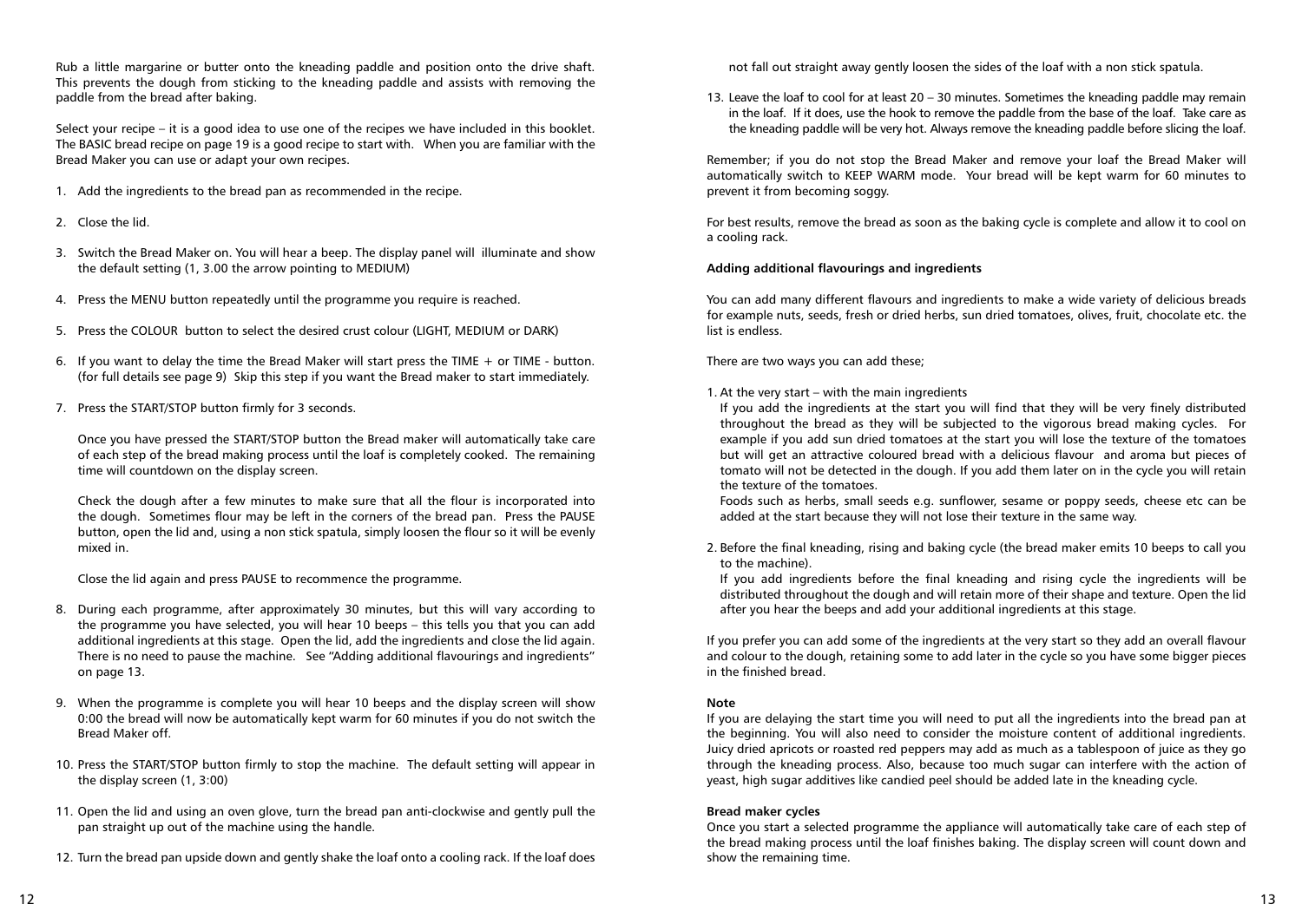#### **Delay time**

This allows you to delay the bread making process for up to 13 hours.

#### **Knead**

Two kneads are standard for most settings. The first knead will actually mix the ingredients.

#### **Rest**

These are periods of resting in which the unit will not be active except for the countdown display.

#### **Rise**

These are periods of rising in which the unit will not be active except for the countdown display.

#### **Bake**

The loaf is in the final baking cycle. Baking time and temperature will be regulated according to the individual recipe.

#### **Keep warm**

The Bread Maker will automatically go into KEEP WARM mode at the end of the baking cycle. It will stay in this mode for 1 hour or until the machine is switched off. This means bread can be served warm; it also helps to minimize moisture build up if the loaf is not removed from the Bread Maker immediately after baking.

#### **Table for programme cycle times (minutes)**

|            | 1<br><b>Basic</b> | $\overline{2}$<br>French | 3<br>Whole<br>Wheat | $\overline{4}$<br>Quick | 5     | 6<br>Free | 7     | 8                        | 9<br>Sweet Gluten Ultrafast Dough Sandwich Cake | 10    | 11<br>Bake |
|------------|-------------------|--------------------------|---------------------|-------------------------|-------|-----------|-------|--------------------------|-------------------------------------------------|-------|------------|
| 1st knead  | 10                | 10                       | 10                  | 10                      | 10    | 12        | 10    | 20                       | 6                                               | 15    |            |
| 1st rise   | 20                | 40                       | 25                  | 10                      | 5     | 15        |       | ٠                        | 5                                               | 35    | ٠          |
| 2nd knead  | 15                | 20                       | 20                  | 10                      | 15    | 13        | 5     | $\overline{\phantom{a}}$ | 10                                              | 10    | ٠          |
| 2nd rise   | 70                | 85                       | 100                 | 30                      | 80    | 105       | 33    | 70                       | 9                                               | 65    |            |
| Bake       | 65                | 75                       | 65                  | 70                      | 65    | 65        | 50    |                          | 80                                              | 55    | 60         |
| Total time | 03:00             | 03:50                    | 03:40               | 02:10                   | 02:55 | 03:30     | 01:38 | 01:30                    | 01:50                                           | 03:00 | 01:00      |

# **A guide to ingredients**

The major ingredient in bread making is flour, so selecting the right one is the key to a successful loaf.

#### **Wheat flours**

Wheat flours make the best loaves. Wheat consists of an outer husk, often referred to as bran, and an inner kernel which contains the wheat germ and endosperm. It is the protein within the endosperm which, when mixed with water, forms gluten. Gluten stretches like elastic and the gases given off by the yeast during fermentation are trapped, making the dough rise.

#### **Strong White Bread flours**

These flours have the outer bran and wheat germ removed, leaving the endosperm which is milled into a white flour. It is essential to use strong white flour or white bread flour because this has a higher protein level essential for the development of the gluten. Do not use ordinary plain white flour or self raising flour for making yeast raised breads in the Bread Maker because you will not get a good result. There are several brands of white bread flour in the shops – look for STRONG or BREAD flour on the bag.

#### **Strong Wholemeal or Whole-wheat Bread flours**

Wholemeal flours include the bran and wheat germ and have a nutty flavour. Wholemeal flour gives coarser textured bread. Again look for STRONG wholemeal bread flour. If you make a loaf using all wholemeal flour it will be denser than white loaves. Wholemeal doughs rise more slowly which is why there is a special programme on this machine. For a lighter loaf replace part of the wholemeal flour with white flour.

#### **Granary Strong Bread flours.**

A combination of white, wholemeal and rye flours with malted whole-wheat grains, which adds texture and flavour. You can use this on its own or in combination with strong white flour.

#### **Non wheat flours**

Other flours such as rye can be used with white and wholemeal bread flours to make traditional breads like pumpernickel or rye bread. Adding even a small amount can add an interesting tang to your loaf. Do not use it on its own as the dough will be very sticky and the loaf will be heavy and very dense.

Other grains e.g. millet, barley, buckwheat, cornmeal and oatmeal;

These grains cannot be used alone to make bread as they are unsuitable but they can be added in small quantities to white bread flour – try replacing 10 – 20% of white bread flour with any of these.

#### **Salt**

A small quantity of salt is essential for bread making. It helps to develop the dough and gives flavour. Use fine table salt or sea salt rather than coarse ground salt which is best kept for sprinkling on top of hand-shaped rolls etc to give a crunchy texture. Low salt substitutes are best avoided as most do not contain sodium.

Salt strengthens the gluten structure and makes the dough more elastic.

Salt inhibits the growth of yeast to prevent over-rising and stops the dough collapsing.

Take care to add the correct amount as too much salt will kill the yeast or prevent it rising sufficiently.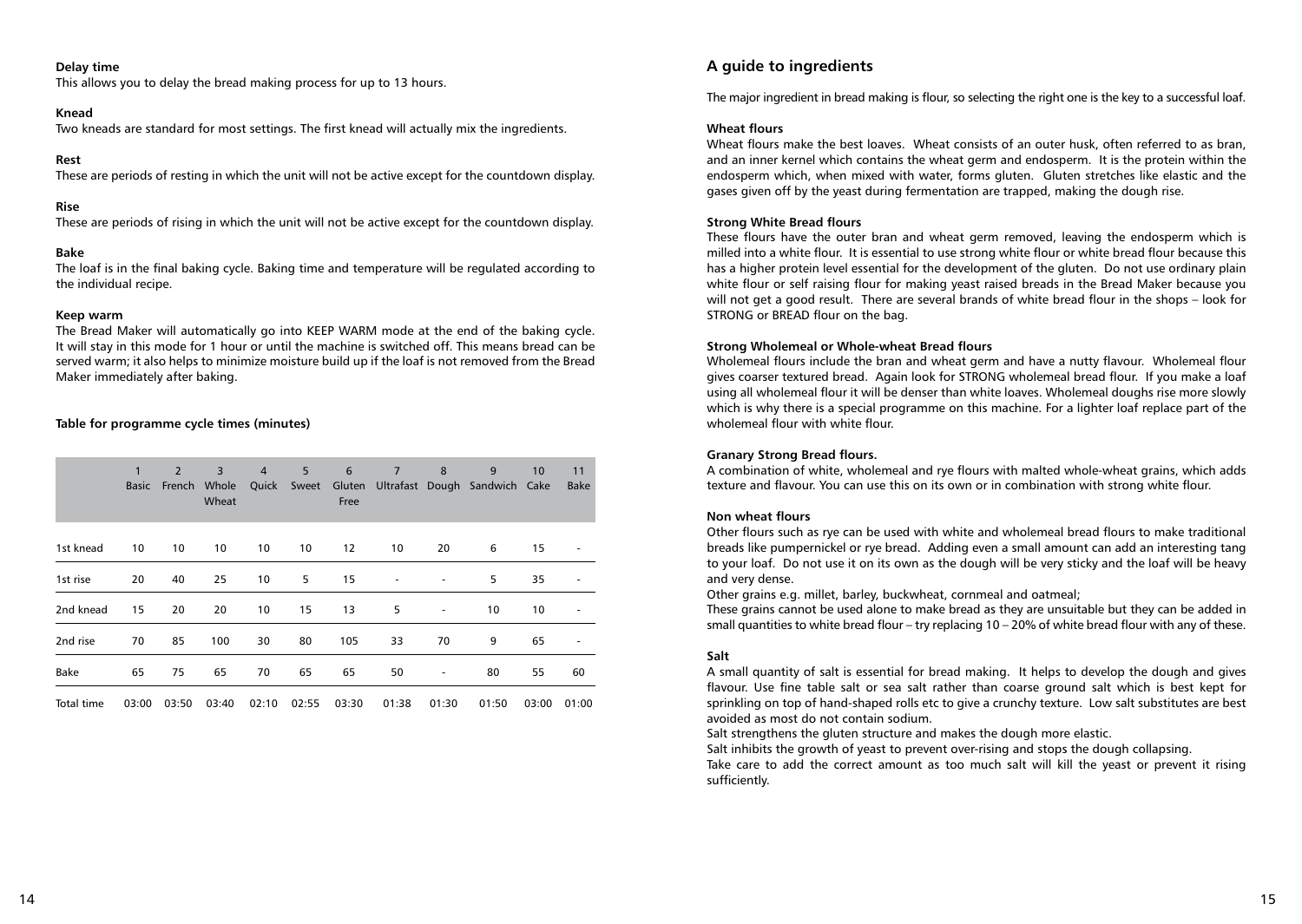#### **Sweeteners**

Use white or brown sugars, honey, malt extract, golden syrup, maple syrup, molasses or treacle.

- • Sugar and liquid sweeteners help with the colour of the bread and add a golden colour to the crust.
- Sugar attracts moisture which improves the keeping quality of the bread.
- • Sugar provides food for the yeast. It is not essential as modern types of dried yeast are able to feed on the natural sugars and starches found in the flour but it will help to make the dough more active.
- • Sweet breads have a moderate level of sugar with the fruit, glaze or icing adding extra sweetness. Use the SWEET programme for these breads.
- • If substituting a liquid sweetener for sugar then the total liquid quantity of the recipe will need to be reduced slightly.

#### **Fats and oils**

A small amount of fat or oil will give a softer crumb and helps to extend the freshness of the loaf. Use butter, margarine or lard in small quantities. Do not use low fat spreads as they contain up to 40% water and can affect the overall quantities in your recipe.

#### **Liquid**

Some form of liquid is essential. Usually water or milk is used. Water gives a crisper result than milk. Water can be combined with skimmed milk powder. If using the TIME DELAY it is important to use water and skimmed milk powder as ordinary milk will deteriorate if left to stand for too long. For most programmes you can use water straight from the tap but if using the ULTRA QUICK programmes it needs to be lukewarm.

- • On very cold days measure the water and leave to stand at room temperature for 30 minutes before use.
- If using milk, don't use it straight from the fridge, leave it to stand at room temperature for 30 minutes before use.
- Buttermilk, yoghurt, sour cream and soft cheeses such as Ricotta, cottage or fromage frais can all be used as part of the liquid content and will give a more moist and tender crumb.
- Eggs can be added to the dough to enrich it. Eggs improve the colour and help to add structure and stability to the gluten during rising. If you are using eggs, reduce the liquid content accordingly. Place the egg in the measuring cup and top up with liquid to the correct level for the recipe.

#### **Yeast**

All the recipes in this book have been tested using easy blend, fast-action yeast which does not require dissolving in water first, is very easy to use and tends to give better results. It is placed in a well in the flour where it is kept dry and separate from the liquid until the mixing commences.

- • For best results use easy blend, fast-action yeast.
- • Use only the amount of yeast stated in the recipe. If too much is added it will cause the dough to spill out over the top of the bread pan.
- Once a sachet of yeast is opened it should be used within 48 hours.
- • Always use yeast before its use by date.
- You may also find dried yeast that has been specially designed for use in bread makers. Always follow the instructions on the packet.

#### **Adapting your own recipes**

After you have made some of the recipes supplied you may wish to adapt a few of your own recipes.

Start by selecting one of the recipes in this booklet, which is similar to your own and use this as a guide.

Read through the following guidelines and be prepared to make adjustments as you go along.

- Make sure you use the correct quantities for the Bread Maker. This Bread Maker makes a 500g loaf. Do not exceed the recommended maximum. If using your own recipe books always use the quantities given for the 500g loaf size.
- • Always add the liquid to the bread pan first. Separate the yeast from the liquid by adding after the flour.
- • Add the flour carefully and spread it over the liquid. If tipped in too fiercely, the liquid may seep up through the flour and come into contact with the yeast.
- Replace fresh yeast with easy blend dried yeast. Note: 6g fresh yeast = 1 teaspoon (5ml) dried yeast.
- Use skimmed milk powder and water instead of fresh milk if you are delaying the start time.
- If your recipe uses egg, add the egg as part of the total liquid measurement, unless the recipe states otherwise.
- Keep the yeast separate from the other ingredients in the bread pan until mixing commences.
- • Check the consistency of the dough during the first few minutes of mixing. Bread makers do require slightly softer dough so you may have to add extra liquid. The dough should be wet enough to gradually relax back.

#### **REMOVING, SLICING AND STORING BREAD**

- For best results, once your loaf is baked, remove it from the machine and turn out of the bread pan immediately, although your Bread Maker will keep it warm for up to an hour if you are not around.
- • Remove the bread pan from the machine using oven gloves, even if it is during the KEEP WARM cycle. Turn the pan upside down and shake several times to release the cooked bread. If the bread is difficult to remove, try gently knocking the corner of the bread pan on a wooden board, or rotate the base of the shaft underneath the bread pan.
- The kneading paddle should remain inside the bread pan when the bread is released but occasionally it may remain inside the loaf of bread. If so, remove it using the hook before slicing the bread.
- • Leave the bread to cool for at least 30 minutes on a cooling rack, to allow steam to escape. The bread will be difficult to slice if hot.

#### **Storing**

Home-made bread does not contain any preservatives so should be eaten within  $2 - 3$  days of baking. If you are not eating it immediately, wrap in foil or place in a plastic bag and seal.

- • Crispy, French-style bread will soften on storage so it is best left uncovered until sliced.
- • If you wish to freeze your bread, slice the loaf before freezing so you can take out just the slices you need.

#### **Hints and tips**

• The Bread Maker is not a sealed unit and will be affected by the temperature and humidity of the day. If it is a very hot day or the machine is used in a hot kitchen, then the bread is likely to rise more than if it is cold.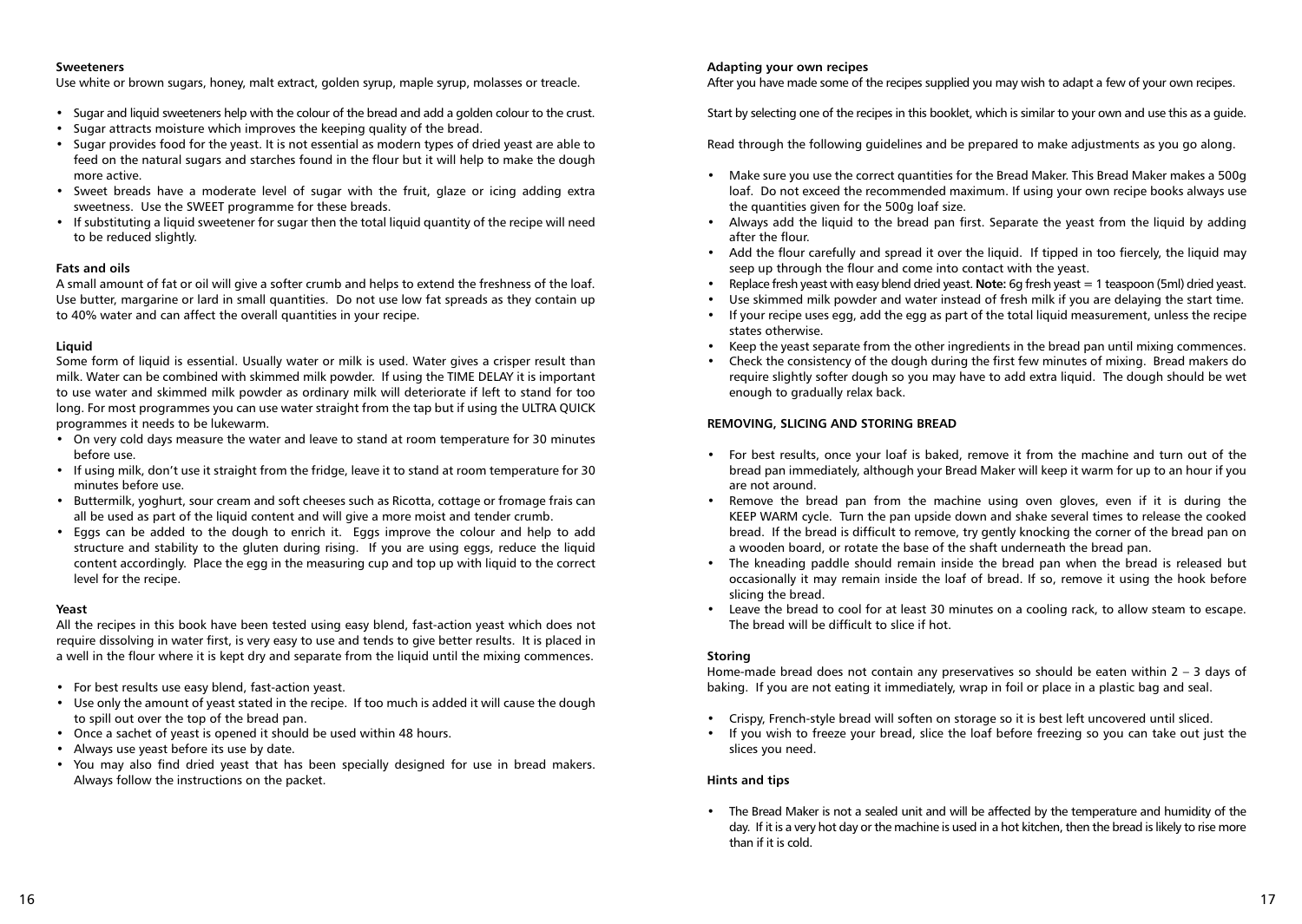- On very cold days let the water from the tap stand at room temperature for 30 minutes before use. Likewise for ingredients from the fridge.
- • Use all the ingredients at room temperature and water from cold unless stated otherwise in the recipe e.g for the ULTRA FAST programme when you will need to warm the liquid.
- • Add the ingredients to the bread pan in the order suggested in the recipe. Keep the yeast dry and separate from any other liquids added to the pan, until mixing commences.
- • Accurate measuring is vital for a successful loaf. Follow either metric or imperial measurements, do not mix the two. Use the measuring cup and spoon supplied or use accurate kitchen scales.
- • Always use fresh ingredients, within their use by date. Perishable ingredients such as milk, cheese, vegetables and fresh fruits may deteriorate, especially in warm conditions. These should only be used in breads which are made immediately.
- • Do not add too much fat as it forms a barrier between the yeast and flour, slowing down the action of the yeast, which could give a heavy, dense loaf.
- • Cut butter and other fats into small pieces before adding to the bread pan.
- • Giving the kneading paddle a light coating of oil may make it easier to remove if it bakes into the loaf.

#### **Recipes**

- The Bread Maker will make a 500g loaf.
- Do not exceed the maximum quantities of flour,  $2\frac{1}{3}$  cups,  $375g$
- Use the measuring cups and spoons supplied. Alternatively, ingredients can be weighed using your kitchen scales.
- • Follow quantities accurately.
- The recipe charts show the sequence the ingredients are added to the bread pan.
- • There is a recipe for each programme.

#### **Packet bread mixes**

You can use packet bread mixes in your bread maker. The pack should give instructions for use. Make sure you do not exceed the maximum amount the bread maker can handle. Do not use bread mixes with TIME DELAY as you cannot separate the yeast from the liquid.

#### **PROGRAMME 1 – BASIC**

Basic Bread. Time to make 3 hours

This is an excellent basic loaf. You can enrich the bread by adding an egg which will give a delicious flavour. When using egg, remember to include this in the total liquid quantity so;

Put the egg in the measuring cup and top up to 180ml with water.

You can add extra ingredients to this basic bread such as nuts, herbs, sun dried tomatoes, olives etc. (See page 13. Adding additional flavourings and ingredients.)

| Ingredient               | Quantity            |
|--------------------------|---------------------|
| Water                    | 180ml               |
| Oil                      | 1 tablespoon (15ml) |
| Salt                     | 1 teaspoon          |
| Strong white bread flour | 2 cups (320g)       |
| Caster sugar             | 1 tablespoon        |
| Milk powder              | 1 tablespoon        |
| Easy blend yeast         | 1 teaspoon          |

Variations – you can add any of these ingredients to the basic bread;

| Ingredient                  | Quantity |
|-----------------------------|----------|
| Nuts e.g. walnuts           | 25g      |
| Poppy seeds                 | 15q      |
| Cheese, grated              | 50q      |
| Sun dried tomatoes, chopped | 25q      |
| Olives. Cut into pieces     | 25q      |
| Seeds                       | 25q      |

1. Put all the ingredients in the order above into the bread pan.

2. Close the lid.

3. The display screen will show 1, 3:00 which is the default setting. This is also the BASIC programme so you do not need to press the MENU button.

4. Press COLOUR to select the crust – LIGHT, MEDIUM or DARK.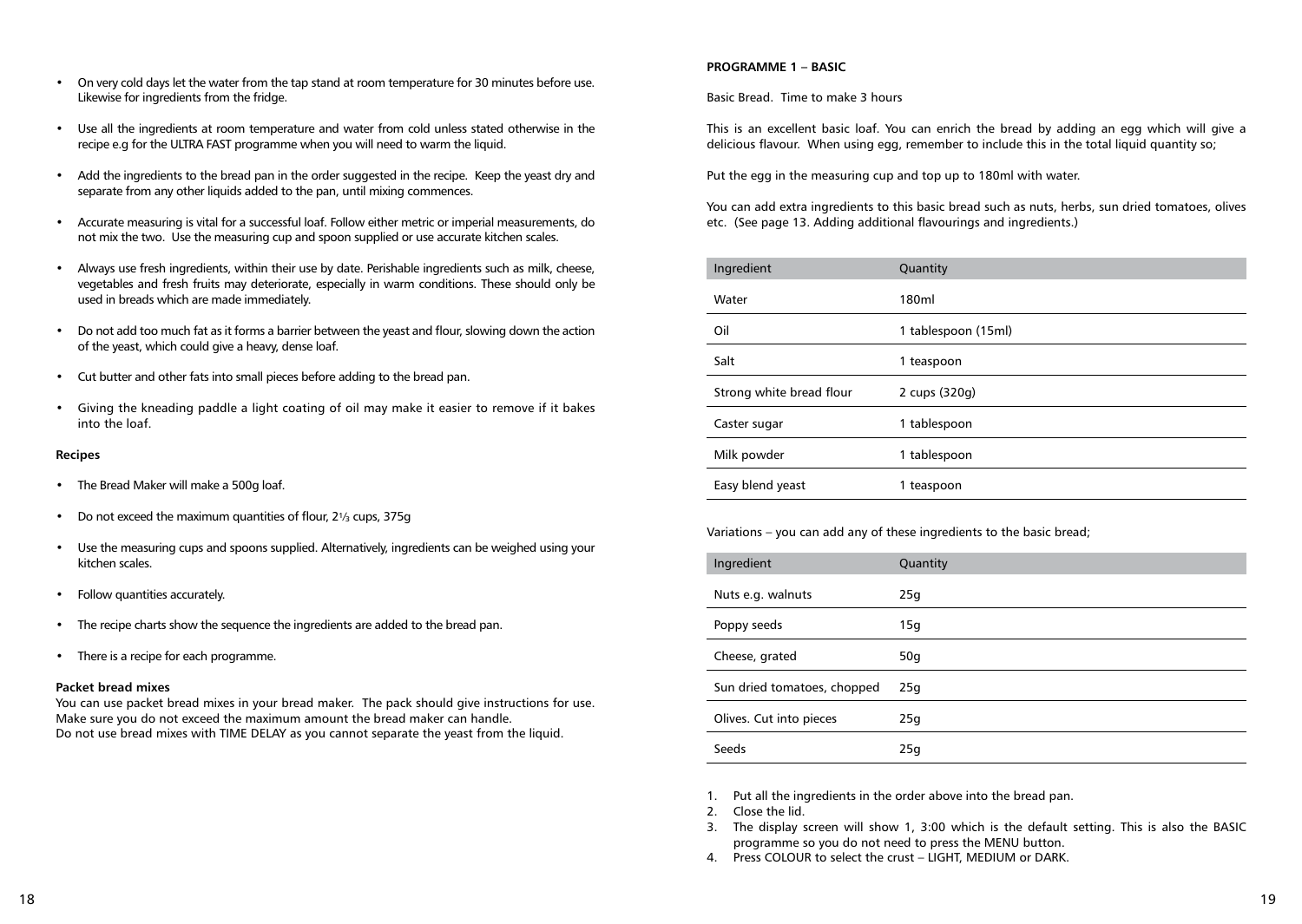- 5. Press the START/STOP button.
- 6 The Bread Maker will start immediately.
- 7. When the Bread Maker beeps 10 times you can add any additional ingredients.
- 8. The programme will continue until the end and will then beep 10 times to indicate that the bread is ready.
- 9. Press the START / STOP button and open the lid.
- 10. Lift out the bread pan; remove the bread and leave to cool.

#### **Programme 2 – FRENCH**

French Bread. Time to make 3 hours 50 minutes.

This is a tasty French style bread with a lighter texture and crisper crust.

French bread is usually made with French bread flour, however it may be difficult to find. This recipe uses ordinary strong white bread flour and gives excellent results. French bread flour can be found in some shops and online.

| Ingredient               | Quantity                   |
|--------------------------|----------------------------|
| Water                    | 190 <sub>m</sub>           |
| Oil                      | 1 tablespoon (15ml)        |
| Salt                     | 1 teaspoon                 |
| Strong white bread flour | $2\frac{1}{3}$ cups (375g) |
| Caster sugar             | 1 tablespoon               |
| Easy blend yeast         | 1 teaspoon                 |

1. Put the ingredients into the bread pan in the order above.

- 2. Close the lid.
- 3. Press MENU and select programme 2.
- 4. Press COLOUR and select LIGHT, MEDIUM or DARK.
- 5. Press START/STOP.
- 6. When the Bread Maker beeps 10 times you can add any additional ingredients.
- 7. The programme will continue until the end and will beep again 10 times to indicate that the bread is ready.
- 8 Press START/STOP and open the lid.
- 9. Remove the loaf from the bread pan and leave to cool.

French bread is best eaten fresh as it will soften if kept.

#### **Programme 3 – WHOLE-WHEAT**

Whole-wheat Bread. Time to make 3 hours 40 minutes

This bread uses half wholemeal strong bread flour and half white strong bread flour. You can use all wholemeal flour but the result will be denser in texture.

| Ingredient               | Quantity                 |
|--------------------------|--------------------------|
| Water                    | 180ml                    |
| Oil                      | 1 tablespoon (15ml)      |
| Salt                     | $1\frac{1}{2}$ teaspoons |
| Strong wholemeal flour   | 1 cup (160g)             |
| Strong white bread flour | 1 cup (160g)             |
| Caster sugar             | 1 teaspoon               |
| Milk powder              | 1 tablespoon             |
| Easy blend yeast         | 1 teaspoon               |

You can add additional ingredients to brown bread – seeds and grains are particularly good. These can be added at the beginning of the programme with the other ingredients or when the beep sounds.

| Ingredient        | Quantity        |
|-------------------|-----------------|
| Nuts e.g. walnuts | 25g             |
| Poppy seeds       | 15g             |
| Cheese, grated    | 50 <sub>g</sub> |
| Sunflower seeds   | 25g             |
| ______<br>. .     |                 |

 Fennel seeds, caraway seeds, cumin seeds etc 15g

1. Put the ingredients into the bread pan in the order above.

2. Close the lid.

- 3. Press MENU and select programme 3.
- 4. Press COLOUR and select LIGHT, MEDIUM or DARK.
- 5. Press START/STOP.
- 6. When the Bread Maker beeps 10 times you can add any additional ingredients.
- 7. The programme will continue until the end and will then beep again 10 times to indicate that the bread is ready.
- 8. Press START/STOP and open the lid.
- 9. Remove the loaf from the bread pan and leave to cool.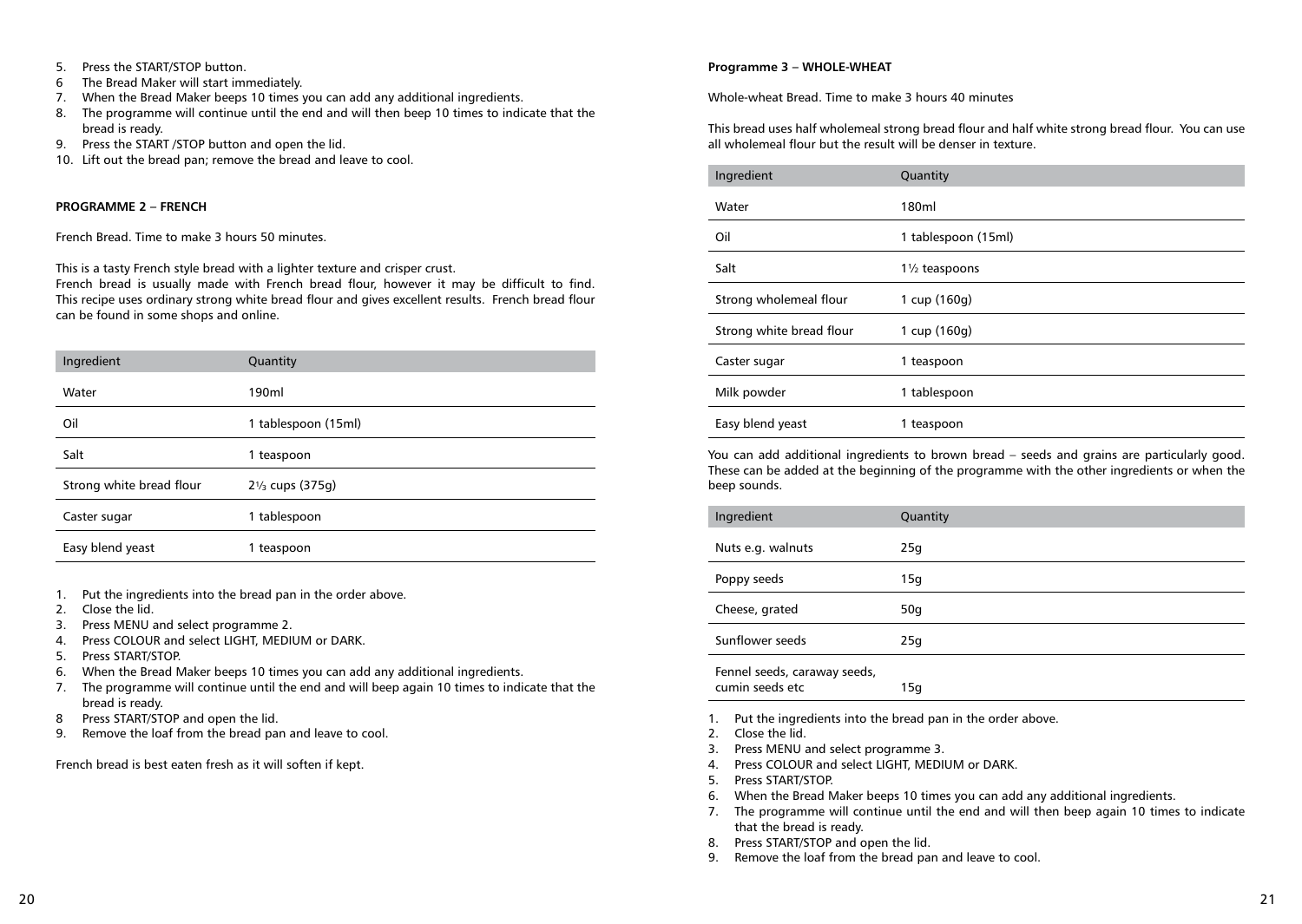# **Programme 4 – QUICK**

Quick bread. Time to make 2 hours 10 minutes

| Ingredient               | Quantity                      |
|--------------------------|-------------------------------|
| Egg                      | 1 medium                      |
| Milk                     | Make up to 180ml with the egg |
| Oil                      | 2 tablespoons (30ml)          |
| Salt                     | 1 teaspoon                    |
| Strong white bread flour | 2 cups (320g)                 |
| Soft light brown sugar   | 4 tablespoons                 |
| Milk powder              | 2 tablespoons                 |
| Easy blend yeast         | 2 teaspoons                   |
|                          |                               |

1. Crack the egg into the measuring cup and make up to 180ml, 6½ fl oz with the milk

- 2. Put the ingredients into the bread pan in the order above.
- 3. Close the lid.
- 4. Press MENU and select programme 4
- 5. Press COLOUR and select LIGHT, MEDIUM or DARK.
- 6. Press START/STOP.
- 7. When the Bread Maker beeps 10 times you can add any additional ingredients.
- 8. The programme will continue until the end and will then beep again 10 times to indicate that the bread is ready.
- 9. Press START/STOP and open the lid.
- 10. Remove the loaf from the bread pan and leave to cool.

# **Programme 5 – SWEET**

Cranberry, Almond and Pecan Bread. Time to make 2 hours 55 minutes A delicious bread which is ideal for a weekend breakfast treat.

| Ingredient                         | Quantity                   |  |
|------------------------------------|----------------------------|--|
| Water                              | 150ml                      |  |
| Natural plain yoghurt              | 100ml                      |  |
| Salt                               | $\frac{1}{2}$ teaspoon     |  |
| Strong white bread flour           | $2\frac{1}{3}$ cups (375g) |  |
| Ground almonds                     | 3 tablespoons              |  |
| Caster sugar                       | 3 tablespoons              |  |
| Easy blend yeast                   | 1 teaspoon                 |  |
| Pecan nuts, coarsely chopped       | 50q                        |  |
| Dried cranberries,                 | 75g                        |  |
| A little warmed honey for brushing |                            |  |

- 1. Put the ingredients, except the pecan nuts and cranberries, into the bread pan in the order above.
- 2. Close the lid.
- 3. Press MENU and select programme 5
- 4. Press COLOUR and select LIGHT, MEDIUM or DARK.
- 5. Press START/STOP.
- 6. When the Bread Maker beeps 10 times open the lid and add the pecans and cranberries.
- 7. The programme will continue until the end and will beep again 10 times to indicate that the bread is ready.
- 8. Press START/STOP and open the lid.
- 9. Remove the loaf from the bread pan and leave to cool.
- 10. Brush the top of the loaf with warmed honey to finish.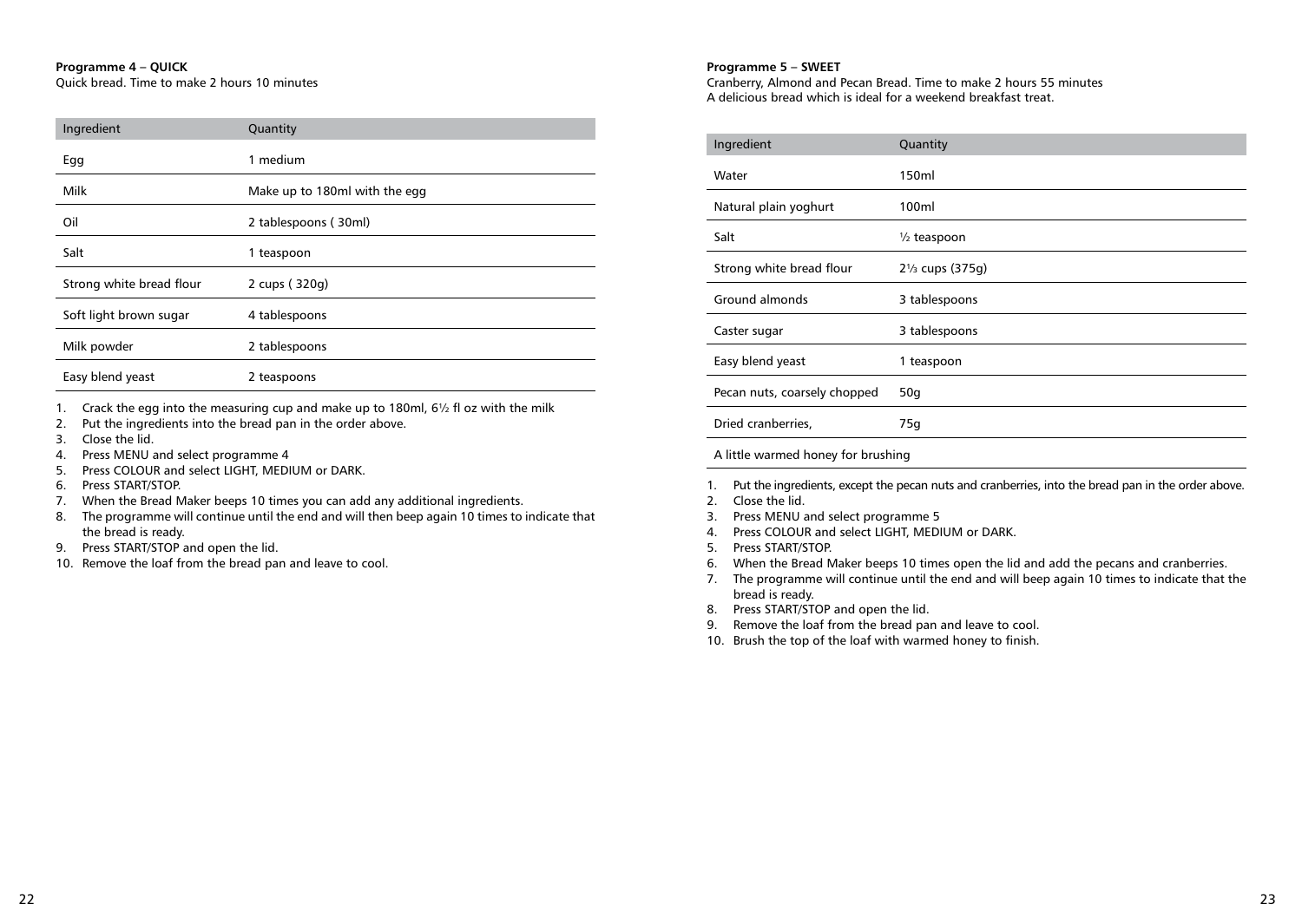#### **Programme 6 – GLUTEN-FREE**

Standard gluten-free loaf: Time to make 3 hours 30 minutes

Use gluten-free bread blend for this recipe. The bread has a dense texture and has a lower rise than ordinary bread.

You can add any seeds, nuts or dried fruits to this recipe.

| Ingredients                   | Quantity                 |
|-------------------------------|--------------------------|
| Water                         | 150ml                    |
| Oil                           | 3 tablespoons (45ml)     |
| Runny honey                   | $\frac{1}{4}$ cup (100g) |
| Cider vinegar                 | 1 teaspoon               |
| Egg, medium                   | 1                        |
| Salt                          | $\frac{1}{2}$ teaspoon   |
| Gluten free bread flour blend | 2 cups (320g)            |
| Caster sugar                  | 2 tablespoons            |
| Easy blend yeast              | 1 teaspoon               |

- 1. Put the ingredients into the bread pan in the order above.
- 2. Close the lid.
- 3. Press MENU and select programme 6
- 4. Press COLOUR and select LIGHT, MEDIUM or DARK.
- 5. Press START/STOP.
- 6. When the Bread Maker beeps 10 times you can add any additional ingredients.
- 7. The programme will continue until the end and will then beep again 10 times to indicate that the bread is ready.
- 8. Press START/STOP and open the lid.
- 9. Remove the loaf from the bread pan and leave to cool.

#### **Programme 7 – ULTRA FAST**

Ultra fast white bread. Time to make 1 hour 38 minutes

This programme cooks a loaf of bread in the shortest time.

- Use lukewarm water to help speed up the rising process  $(32 35^{\circ}C / 90 95^{\circ}F)$  is optimum. Cold water will result in a shorter loaf. If the water is too hot it will kill the yeast. For best results mix 25% boiling water with 75% cold water.
- Bread recipes should contain at least 65% strong white bread flour on this programme. 100% wholemeal or other whole grain breads will produce poor results as there is insufficient time for the dough to rise.
- The salt level is reduced for this programme as salt retards yeast activity. However, do not eliminate it completely as it is important for taste and texture.
- The yeast levels are higher on this programme to help ensure a rapid rise.
- If you want to make several loaves in succession on this ULTRA FAST programme, leave the Bread Maker switched off for 30 minutes between loaves. This allows the temperature sensor within the Bread Maker to work accurately, which is critical for a short bread cycle.
- • Breads made on this programme will not rise as high as loaves made on other settings. The will have a softer crust and be a little denser, which is normal.

| Ingredient               | Quantity                 |
|--------------------------|--------------------------|
| Water - lukewarm         | 150ml                    |
| Oil                      | 2 tablespoons, (30ml)    |
| Salt                     | $\frac{1}{2}$ teaspoon   |
| Strong white bread flour | 2 cups (320g)            |
| Caster sugar             | 3 tablespoons            |
| Easy blend yeast         | $1\frac{1}{4}$ teaspoons |
|                          |                          |

- 1. Put the ingredients, into the bread pan in the order above.
- 2. Close the lid.
- 3. Press MENU and select programme 7
- 4. Press COLOUR and select LIGHT, MEDIUM or DARK.
- 5. Press START/STOP.
- 6. When the Bread Maker beeps 10 times you can add any additional ingredients.
- 7. The programme will continue until the end and will beep again 10 times to indicate that the bread is ready.
- 8. Press START/STOP and open the lid.
- 9. Remove the loaf from the bread pan and leave to cool.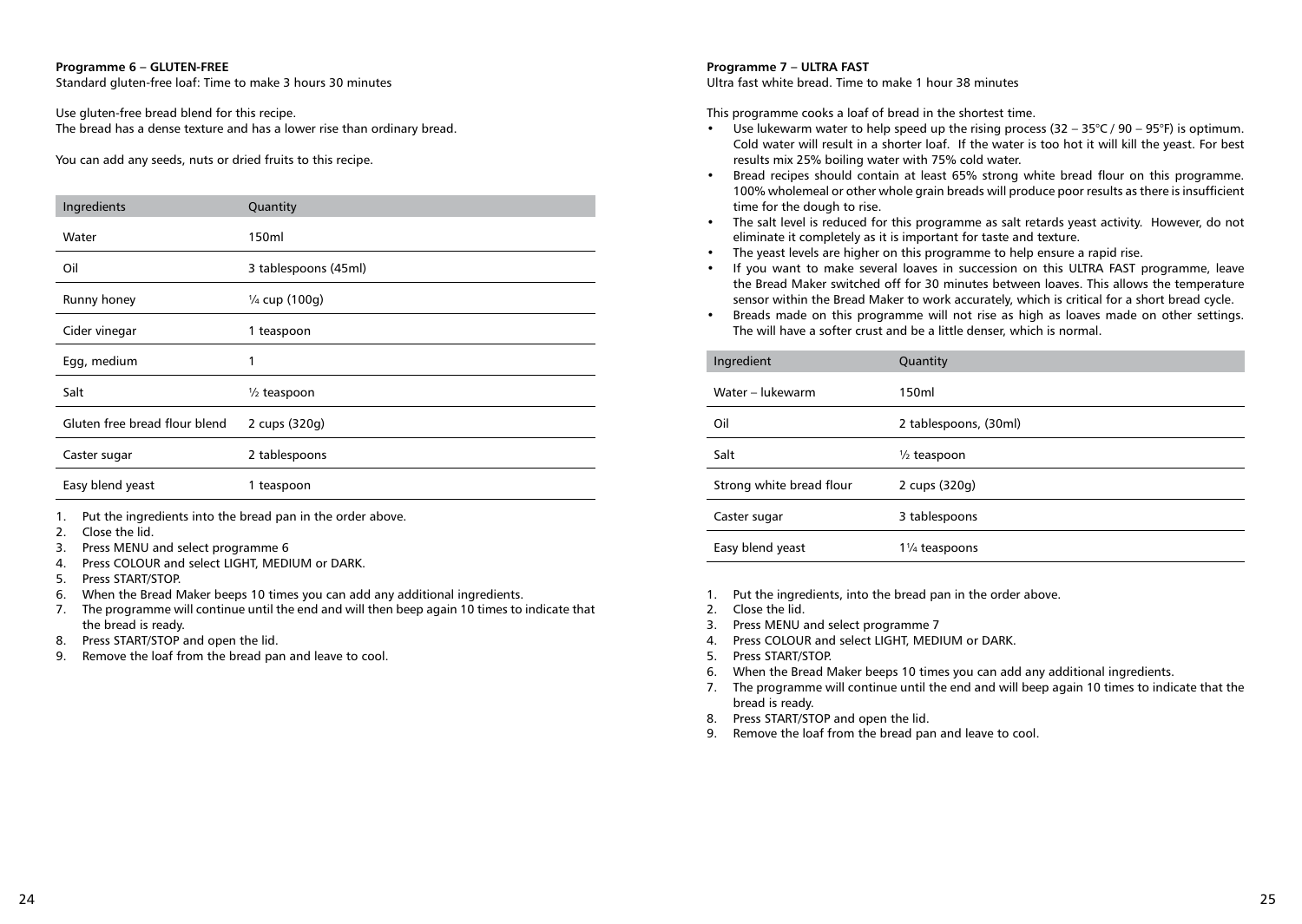#### **Programme 8 – DOUGH**

Use this programme to make the dough for all sorts of recipes and then bake in the conventional oven. Alternatively, make your bread dough, remove the kneading paddle, reshape the dough adding any additional ingredients and then select the BAKE programme to bake the recipe in the Bread Maker

#### Here are two suggestions;

#### **Bread rolls**

Makes 8

Time to make dough 1 hour 30 minutes

Rising time approximately 40 minutes.

Oven baking time 15 – 20 minutes.

| Ingredient                           | Quantity                      |
|--------------------------------------|-------------------------------|
| Egg, medium                          | 1                             |
| Water                                | Make up to 180ml with the egg |
| Salt                                 | 1 teaspoon                    |
| Strong white bread flour             | 2 cups (320g)                 |
| Caster sugar                         | 1 tablespoon                  |
| Unsalted butter, cut into pieces 15g |                               |
| Milk powder                          | 1 tablespoon                  |
| Easy blend yeast                     | 1 teaspoon                    |

Additional ingredients can be added when the machine beeps or at the end of the DOUGH programme.

- 1. Crack the egg into the measuring cup and make up to 180ml with water
- 2. Put all the ingredients in the order above into the bread pan.
- 3. Close the lid.
- 4. Select the programme 8.
- 5. Press the START/STOP button.
- 6. The Bread Maker will start immediately.
- 7. When the Bread Maker beeps 10 times you can add any additional ingredients.
- 8. The programme will continue until the end and will beep again 10 times to indicate that the dough is ready.
- 9. Press the START /STOP button and open the lid.
- 10. Lift out the bread pan, tip the dough onto a lightly floured worktop and pull out the kneading paddle. Knead very lightly.
- 11. Divide the dough into 8 pieces and with lightly floured hands, shape each piece into a ball.
- 12. Transfer to a large, greased baking tray.
- 13. Cover the rolls with a piece of oiled cling film or a clean tea towel and leave in a warm place for approximately 30 – 40 minutes or until the rolls have doubled in size.
- 14. Meanwhile, preheat the oven to 220°C, 425°F, Fan oven 200°C, Gas mark 7.
- 15. Brush the rolls with your chosen glaze and sprinkle on the topping.
- 16. Bake for 15 20 minutes or until golden brown and well risen.

If liked, glaze the tops of the rolls before baking with one of the following; Beaten egg white, egg yolk beaten with a little water, milk or about 1 tablespoon hot water in which 2 teaspoons of caster sugar has been added.

#### **Toppings;**

Sprinkle the tops of the glazed rolls with one of the following; Poppy, fennel, caraway or sesame seeds.

#### **Programme 8 – DOUGH continued**

#### **Pizza**

Makes 2 x 20cm pizzas or 1 large pizza. Time to make dough 1 hour 30 minutes. Baking time 20 – 25 minutes

| Ingredients              | Quantity                                  |
|--------------------------|-------------------------------------------|
| <b>Base</b>              |                                           |
| Water                    | 140ml                                     |
| Oil                      | 1 tablespoon (15ml)                       |
| Salt                     | 1 teaspoon                                |
| Strong white bread flour | 1 <sup>1</sup> / <sub>4</sub> cups (225g) |
| Caster sugar             | $\frac{1}{2}$ teaspoon                    |
| Easy blend yeast         | $\frac{1}{2}$ teaspoon                    |
| Topping                  |                                           |
| Tomato purée             | 4 tablespoons                             |
| Dried oregano            | 2 teaspoons                               |
| Tomatoes, sliced         | 4 large                                   |
| Cheddar cheese, grated   | 115g                                      |
| Mozzarella, sliced       | 115g                                      |
| Ham, torn into strips.   | 4 slices                                  |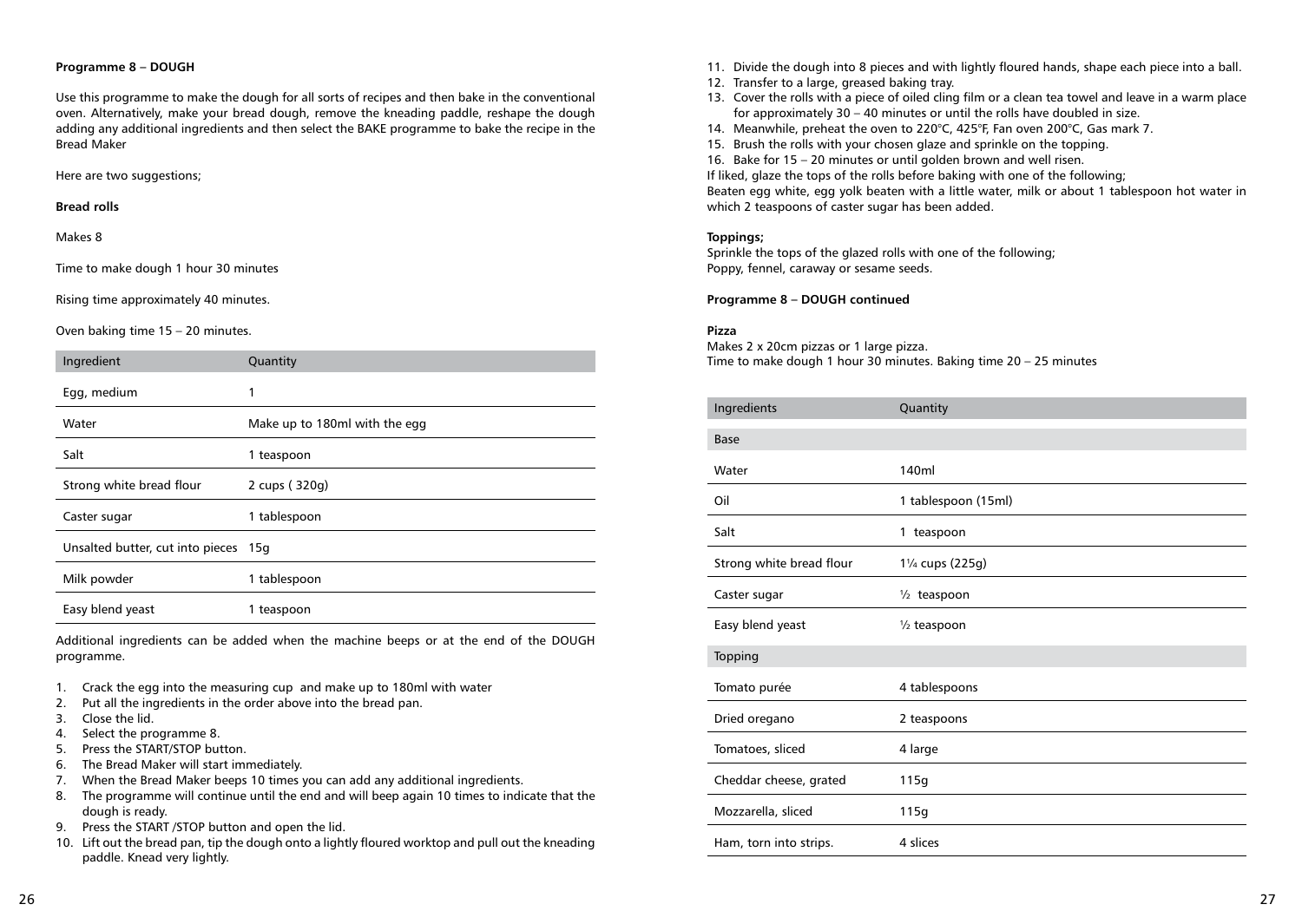| Pitted black olives | 10 |
|---------------------|----|
|---------------------|----|

#### Olive oil for drizzling j

- 1. Put all the ingredients for the base in the machine in the order above.
- 2. Close the lid.
- 3. Press MENU and select programme 8.
- 4. Press START/STOP.
- 5. Ignore the 10 beeps to indicate that extra ingredients can be added.
- 6. The programme will continue until the end and will beep again 10 times to indicate that the dough is ready.
- 7. Press START/STOP and open the lid.
- 8. Tip the dough onto a very lightly floured board.
- 9. Pull out the kneading paddle and divide the dough into two pieces.
- 10. Preheat the oven to 220°C, Fan oven 200°C, 425°F, Gas mark 7.
- 11. Grease one large or two smaller baking trays.
- 12. Put the dough onto the tin and gently stretch and pull the dough into a round shape so it fits the tins
- 13. Pinch up the edges to make a lip.

#### **Topping**

- 14. Spread the tomato purée over the pizza bases and sprinkle on the oregano.
- 15. Arrange the tomato slices on top. Then sprinkle on the grated cheese.
- 16. Arrange the Mozzarella slices, ham and olives on top.
- 17. Drizzle the pizzas with a little olive oil.
- 18. Bake for 20 25 minutes until golden, well risen and the cheese is bubbling.

#### **Programme 9 – CAKE**

Chocolate and walnut cake. Time to make 1 hour 50 minutes

- 1. Check the mixture is mixing correctly about 5 minutes open the lid and make sure the flour is mixing in evenly. Scrape down the sides of the bread pan to incorporate any stray lumps of flour.
- 2. Do not use strong bread flour for cakes use your usual ordinary flour.

This chocolate cake is moist and delicious.

| Ingredients              | Quantity                 |
|--------------------------|--------------------------|
| Oil                      | 75ml                     |
| Milk                     | 75ml                     |
| Soft light brown sugar   | 75g                      |
| <b>Black treacle</b>     | 2 teaspoons              |
| Egg, medium              | 1                        |
| Self raising flour       | 115g                     |
| <b>Baking powder</b>     | 1/ <sub>4</sub> teaspoon |
| Cocoa powder             | 25g                      |
| Ground almonds           | 25g                      |
| Chocolate chips          | 25g                      |
| Walnuts, roughly chopped | 50 <sub>g</sub>          |

1. Put the oil, milk, sugar, treacle and eggs into the bread pan.

2. Sift together the flour, baking powder and cocoa powder, then add to the pan.

- 3. Sprinkle the almonds on top.
- 4. Close the lid.
- 5. Press MENU and select programme 9.
- 6. Press COLOUR and select LIGHT.
- 7. Press START/STOP.
- 8. The machine will start automatically.
- 9. Check the mixture after approximately 5 minutes to check that the ingredients are mixing together. Scrape down the sides to incorporate any flour that remains.
- 10. When the machine beeps 10 times, open the lid and add the chocolate and walnuts.
- 11. The programme will continue until the end and will then beep again 10 times to indicate that the cake is ready.
- 12. Lift out the bread pan and leave to cool for a few minutes before turning out the cake onto a cooling rack.
- 13. Allow the cake to cool completely before filling and topping as desired.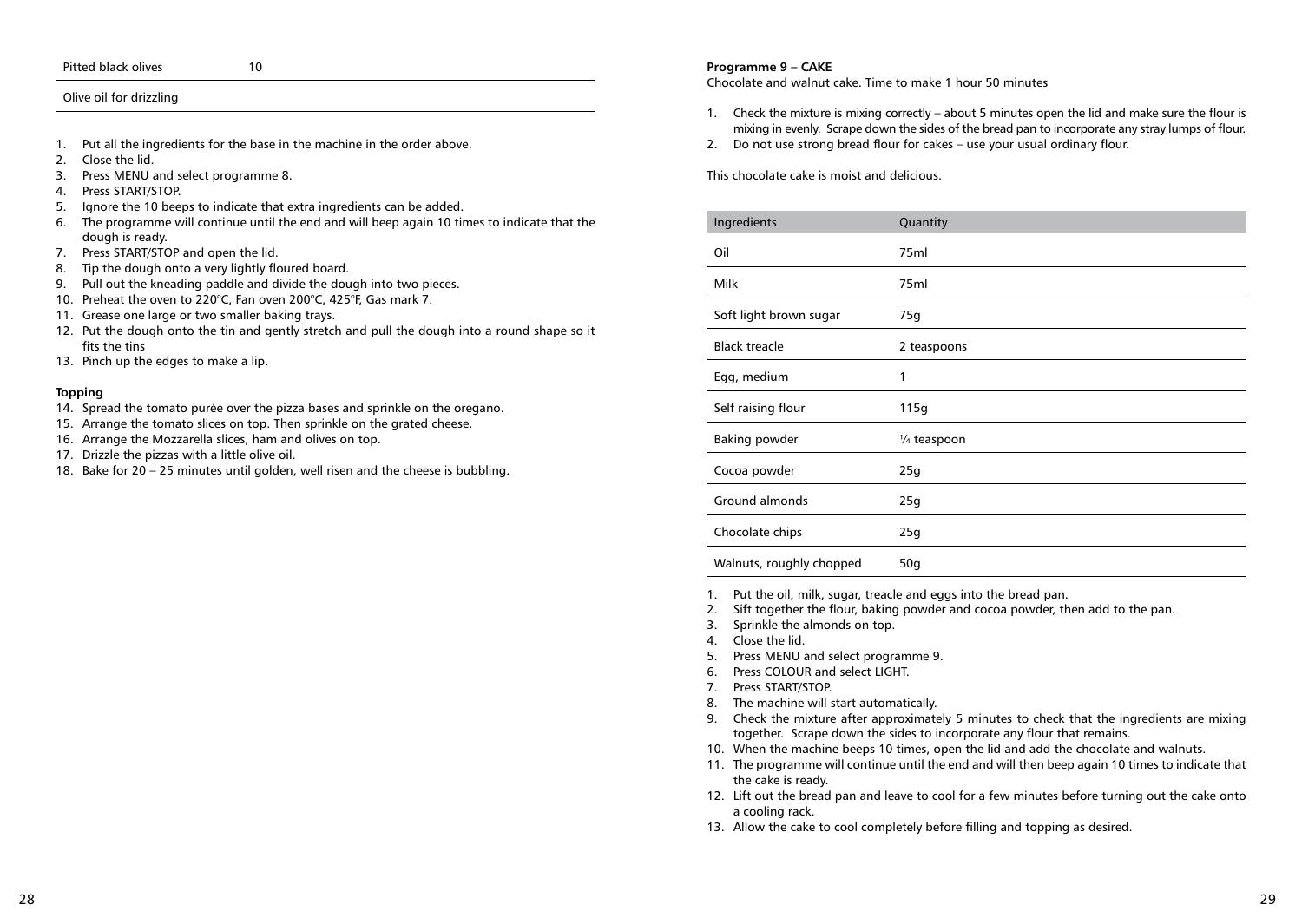#### **Filling**

Chocolate Butter Cream

| Ingredient           | Quantity |
|----------------------|----------|
|                      |          |
| Butter, softened     | 75g      |
|                      |          |
|                      |          |
| Icing sugar, sifted  | 175g     |
|                      |          |
| Chocolate, melted    | 40q      |
|                      |          |
| <b>Walnut halves</b> | 6        |
|                      |          |

1. Cream the butter until soft.

2. Gradually beat in the icing sugar until smooth and creamy.

- 3. Add the melted chocolate and mix together well.
- 4. Cut the cake in half and use half the buttercream to sandwich the two pieces together.
- 5. Spread the remaining buttercream on top of the cake.
- 6. Arrange the walnut halves on top.

#### **Programme 10 – SANDWICH**

Sandwich loaf. Time to make 3 hours

| Ingredients              | Quantity                      |
|--------------------------|-------------------------------|
| Egg, medium              | 1                             |
| Water                    | Make up to 180ml with the egg |
| Oil                      | 1 tablespoon                  |
| Salt                     | 1 teaspoon                    |
| Strong white bread flour | 2 cups (320g)                 |
| Caster sugar             | 1 tablespoon                  |
| Milk powder              | 1 tablespoon                  |
| Easy blend yeast         | 1 teaspoon                    |

1. Crack the egg into the measuring cup.

- 2. Add the water to the egg making up the quantity to 180ml.
- 3. Put the ingredients into the bread pan in the order above.
- 4. Close the lid.
- 5. Press MENU and select programme 10
- 6. Press COLOUR and select LIGHT, MEDIUM or DARK.
- 7. Press START/STOP.
- 8. When the Bread Maker beeps 10 times add any additional ingredients.
- 9. The programme will continue until the end and will then beep again 10 times to indicate that the bread is ready.
- 10. Press START/STOP and open the lid.
- 11. Remove the loaf from the bread pan and leave to cool.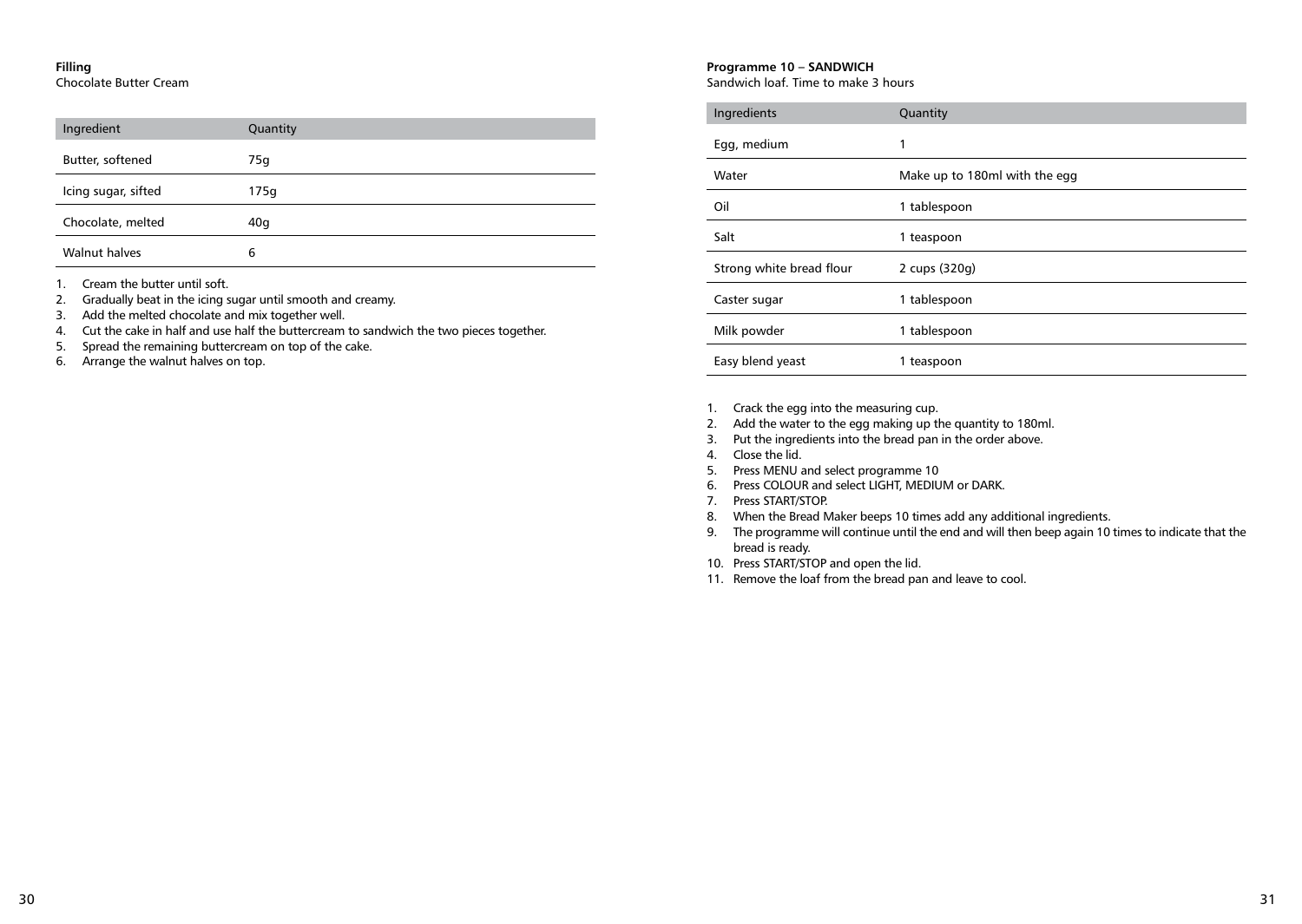#### **Programme 11 – BAKE** Sun-dried Tomato, Cheese and Olive Bread Time to make dough 1 hour 30 minutes plus 1 hour Bake

A delicious bread which can be made into sandwiches, served with soup or toasted for bruschetta. First of all make the dough using programme 8 DOUGH

| Ingredients                           | Quantity        |
|---------------------------------------|-----------------|
| Water                                 | 180ml           |
| Oil                                   | 1 tablespoon    |
| Salt                                  | 1 teaspoon      |
| Strong white bread flour              | 2 cups (320g)   |
| Caster sugar                          | 1 tablespoon    |
| Milk powder                           | 1 tablespoon    |
| Easy blend yeast                      | 1 teaspoon      |
| Parmesan cheese, grated               | 50q             |
| Sun-dried tomatoes, cut into pieces   | 50 <sub>g</sub> |
| Black, pitted olives, cut into pieces | 25q             |

1. Put the water, oil, salt, flour, sugar, milk powder and yeast into the bread pan.

- 2. Add the Parmesan cheese and 25g of the tomatoes.
- 3. Close the lid.
- 4. Press MENU and select programme 8 DOUGH.
- 5. Press START/STOP.
- 6. The Bread Maker will start immediately.
- 7. The Bread Maker will beep 10 times to indicate that you can add extra ingredients but ignore the beeps as the remaining tomatoes and olives will be kneaded in by hand at the end of the programme ( however, you can add them now if you prefer)
- 8. The programme will continue and will beep 10 times at the end of the programme to indicate that the dough is ready.
- 9. Press the START / STOP button and open the lid.
- 10. Lift out the bread pan, tip the dough onto a lightly floured worktop and pull out the kneading paddle. Knead very lightly.
- 11. Flatten the dough out a little and place the remaining tomatoes and olives on top.
- 12. With lightly floured hands gently knead the tomatoes and olives evenly into the dough.
- 13. Replace the bread pan in the unit without the kneading paddle.
- 14. Put the completed dough into the bread pan and close the lid
- 15. Press MENU and select programme 11 BAKE.
- 16. The machine will beep 10 times at the end of the baking time.
- 17. Press START/STOP and open the lid.
- 18. Remove the loaf from the bread pan and leave to cool on a cooling rack.

#### **Troubleshooting**

Following are some common problems that can occur when making bread in your Bread maker. Please revue the problems, their possible cause and any corrective action that should be taken to ensure successful bread making.

| Problem                           | <b>Possible Cause</b>                                                              | Solution                                                                                                                                                                                         |
|-----------------------------------|------------------------------------------------------------------------------------|--------------------------------------------------------------------------------------------------------------------------------------------------------------------------------------------------|
| Loaf size and shape               |                                                                                    |                                                                                                                                                                                                  |
| 1. Bread does not rise<br>enough. | • Wholemeal breads will be<br>lower than white breads<br>due to less gluten.       | • Normal with this type of<br>flour.                                                                                                                                                             |
|                                   | • Not enough liquid.                                                               | • Increase liquid by<br>15ml, 3tsp.                                                                                                                                                              |
|                                   | • Sugar omitted or not<br>enough added.                                            | • Assemble ingredients as<br>listed in the recipe. If you<br>are making sweet bread<br>make sure you reduce the<br>sugar slightly if adding<br>sugary ingredients such as<br>candied fruits etc. |
|                                   | • Wrong type of flour used.                                                        | • You may have used<br>ordinary flour instead of<br>strong bread flour $-$ use<br>correct flour.                                                                                                 |
|                                   | • Wrong type of yeast used.                                                        | • For best results use fast<br>action "easy blend" yeast.                                                                                                                                        |
|                                   | • Not enough yeast added<br>or too old.                                            | • Measure amount<br>recommended and check<br>use by date on packet.                                                                                                                              |
|                                   | • Liquid too hot or too cold<br>and yeast killed or not<br>activated.              | • Check that liquids are at<br>room temperature before<br>use.                                                                                                                                   |
|                                   | • Yeast and sugar came into<br>contact with each other<br>before kneading cycle.   | • Make sure they remain<br>separate when added to<br>the bread pan.                                                                                                                              |
|                                   | • You opened the lid during<br>the rising cycle and allowed<br>warm air to escape. | • Do not open lid during<br>rising.                                                                                                                                                              |
|                                   |                                                                                    |                                                                                                                                                                                                  |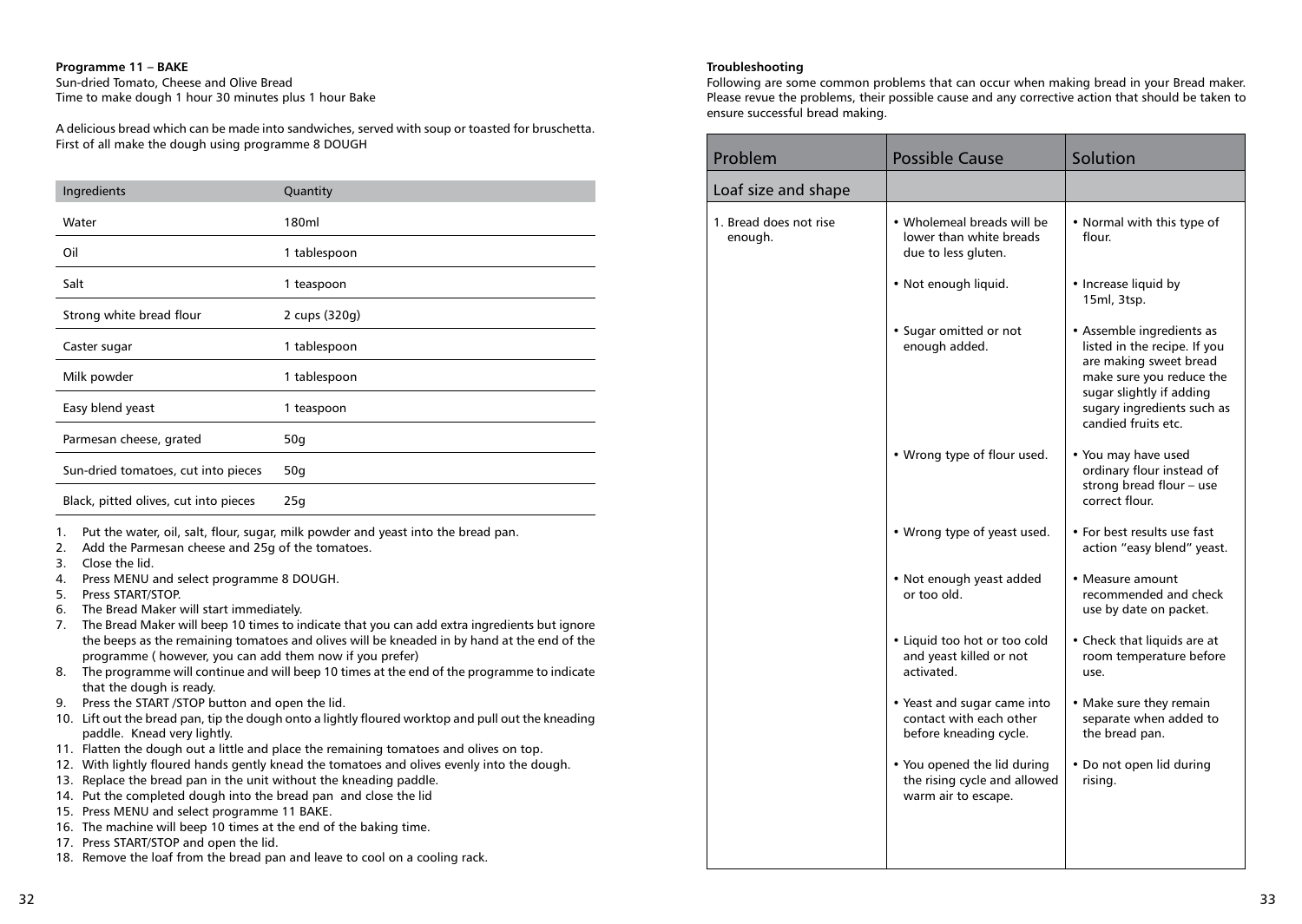| Problem                                     | <b>Possible Cause</b>                                                                 | Solution                                                                                                |
|---------------------------------------------|---------------------------------------------------------------------------------------|---------------------------------------------------------------------------------------------------------|
| 2. Flat loaf, no rising.                    | • Yeast omitted                                                                       | • Assemble ingredients as<br>listed in recipe.                                                          |
|                                             | • Yeast too old.                                                                      | • Check use by date on<br>packet.                                                                       |
|                                             | • Liquid too hot.                                                                     | • Use liquid at correct<br>temperature for<br>programme.                                                |
|                                             | • Too much salt added or<br>salt came into contact with<br>yeast.                     | • Use amount recommended<br>and keep separate from<br>each other.                                       |
|                                             | • Delay start used – yeast<br>became wet before bread<br>making commenced.            | • Add ingredients in correct<br>order making sure yeast<br>cannot come into contact<br>with the liquid. |
| 3. Top inflated - mushroom                  | • Too much yeast.                                                                     | • Reduce yeast by $\frac{1}{4}$ tsp.                                                                    |
| like in appearance.                         | • Too much sugar.                                                                     | • Reduce sugar by 1 tsp.                                                                                |
|                                             | • Too much flour.                                                                     | • Reduce flour by $6 - 8$ tsp.                                                                          |
|                                             | • Not enough salt.                                                                    | • Use amount of salt<br>recommended in recipe.                                                          |
|                                             | • Warm, humid weather.                                                                | • Reduce liquid by 15ml,<br>3tsp and yeast by 1/4 tsp.                                                  |
| 4. Top and sides cave in.                   | · Too much liquid.                                                                    | • Reduce liquid by 15ml,<br>3tsp next time or add a<br>little extra flour.                              |
|                                             | • Too much yeast.                                                                     | • Use amount recommended<br>in recipe or try a quicker<br>programme next time.                          |
|                                             | • High humidity and warm<br>weather may have caused<br>the dough to rise too<br>much. | • Chill the water or add milk<br>straight from the fridge.                                              |
| 5. Gnarled and knotted top<br>– not smooth. | • Not enough liquid.                                                                  | • Increase liquid by<br>15ml, 3tsp.                                                                     |
|                                             | • Too much flour.                                                                     | • Measure flour accurately.                                                                             |

| Problem                                         | <b>Possible Cause</b>                                                                            | Solution                                                                                                                                                                   |
|-------------------------------------------------|--------------------------------------------------------------------------------------------------|----------------------------------------------------------------------------------------------------------------------------------------------------------------------------|
| 6. Collapsed while baking.                      | • Bread Maker may have<br>been placed in a draught<br>or may have been knocked<br>during rising. | • Reposition bread maker.                                                                                                                                                  |
|                                                 | • Exceeding capacity of<br>bread pan.                                                            | • Do not use more<br>ingredients than<br>recommended.                                                                                                                      |
|                                                 | • Not enough salt used or<br>omitted.                                                            | • Use correct amount of salt.                                                                                                                                              |
|                                                 | • Too much yeast.                                                                                | • Measure yeast carefully.                                                                                                                                                 |
|                                                 | • Warm, humid weather.                                                                           | • Reduce liquid by 15ml, 3tsp<br>and reduce yeast by 1/4 tsp.                                                                                                              |
| 7. Loaves uneven and shorter<br>at one end.     | • Dough too dry                                                                                  | • Increase liquid by 15ml, 3tsp.                                                                                                                                           |
| <b>Bread texture</b>                            |                                                                                                  |                                                                                                                                                                            |
| 8. Heavy dense texture.                         | . Too much flour.                                                                                | • Measure accurately.                                                                                                                                                      |
|                                                 | • Not enough yeast.                                                                              | • Measure accurately.                                                                                                                                                      |
|                                                 | • Not enough sugar.                                                                              | • Measure accurately.                                                                                                                                                      |
| 9. Open, course and holey<br>texture.           | • Salt omitted.                                                                                  | • Assemble ingredients as<br>listed in the recipe.                                                                                                                         |
|                                                 | • Too much yeast.                                                                                | • Measure yeast accurately.                                                                                                                                                |
|                                                 | • Too much liquid.                                                                               | • Reduce liquid by 15ml, 3 tsp.                                                                                                                                            |
| 10. Centre of loaf is raw,<br>not baked enough. | • Too much liquid.                                                                               | • Reduce liquid by<br>15ml, 3tsp.                                                                                                                                          |
|                                                 | • Power cut during<br>operation.                                                                 | • If power cut lasts for more<br>than 10 minutes you will<br>need to remove the<br>unbaked ingredients from<br>the bread pan and start<br>again with fresh<br>ingredients. |
|                                                 | • Quantities too large for<br>machine.                                                           | • Only use maximum<br>quantities allowed.                                                                                                                                  |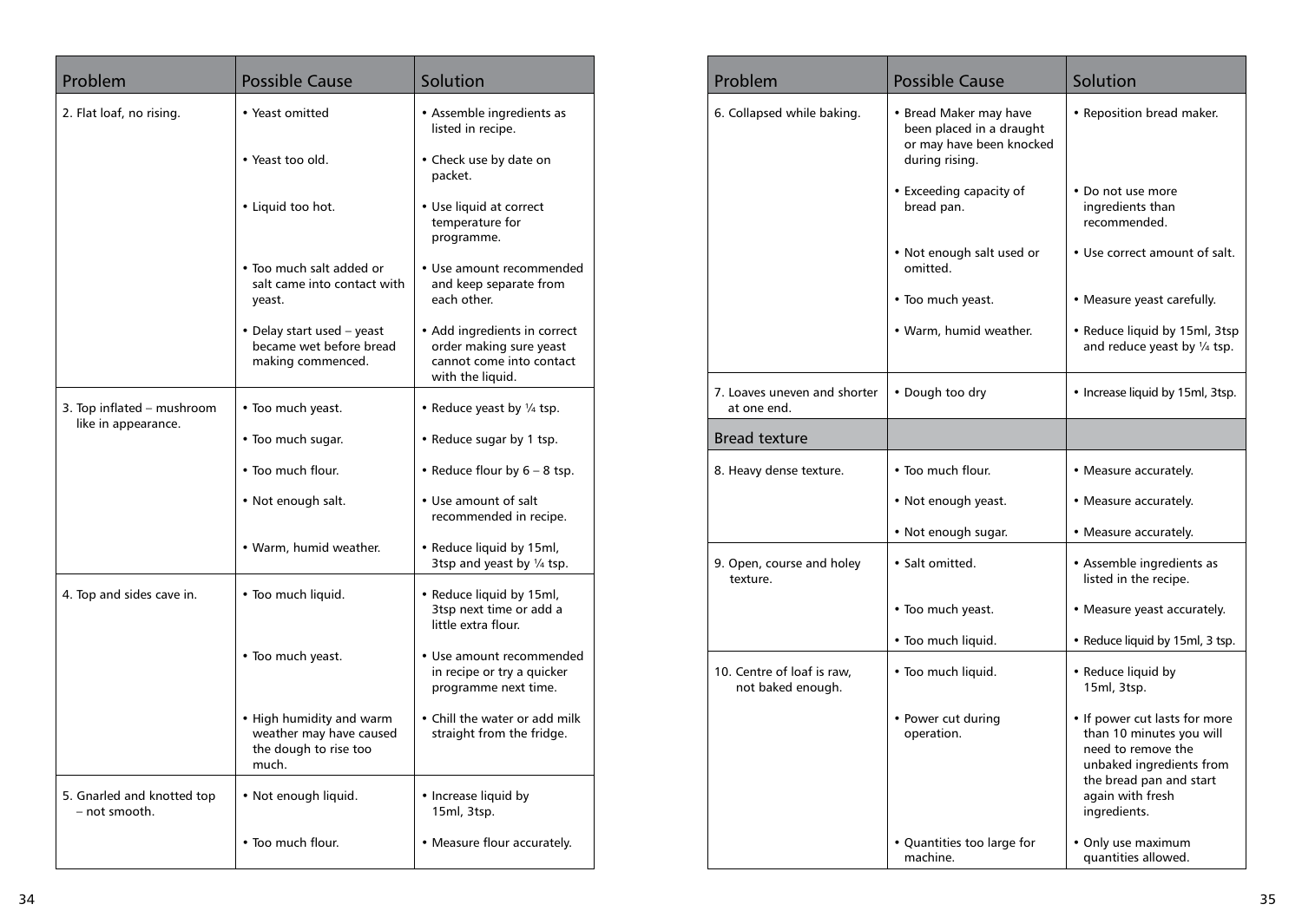| Problem                                                           | <b>Possible Cause</b>                                                                                       | Solution                                                                                                             |
|-------------------------------------------------------------------|-------------------------------------------------------------------------------------------------------------|----------------------------------------------------------------------------------------------------------------------|
| 11. Bread does not slice well<br>and is sticky.                   | . Sliced whilst hot.                                                                                        | • Allow bread to cool for at<br>least 30 minutes to allow<br>steam to escape before<br>slicing.                      |
|                                                                   | • Wrong knife used.                                                                                         | • Use a good quality bread<br>knife.                                                                                 |
| <b>Crust colour and thickness</b>                                 |                                                                                                             |                                                                                                                      |
| 12. Dark crust colour,<br>too thick.                              | • DARK crust colour selected.                                                                               | • Use MEDIUM or LIGHT<br>setting next time.                                                                          |
| 13. Burnt loaf.                                                   | • Bread maker<br>malfunctioning.                                                                            | • Refer to customer care<br>section.                                                                                 |
| 14. Crust too light.                                              | • Bread not baked long<br>enough.                                                                           | • Carry out a BAKE cycle to<br>darken the crust.                                                                     |
|                                                                   | • LIGHT crust colour selected.                                                                              | • Choose DARK or MEDIUM<br>crust colour next time.                                                                   |
| Bread pan problems                                                |                                                                                                             |                                                                                                                      |
| 15. Kneading paddle cannot<br>be removed from pan.                | • You must add enough<br>water to cover the<br>kneading paddle and then<br>leave to soak for<br>10 minutes. | • Twist kneading paddle<br>slightly after soaking to<br>loosen.                                                      |
| 16. Bread sticks to pan/<br>difficult to shake out.               |                                                                                                             | • Lightly wipe the inside of<br>the bread pan with<br>vegetable oil.                                                 |
| <b>Bread maker</b>                                                |                                                                                                             |                                                                                                                      |
| 17. Bread maker not<br>operating / kneading<br>paddle not moving. | · Bread maker not switched<br>on.<br>• Bread pan not correctly<br>located.<br>• Time delay selected.        | • Check the product is<br>turned on.<br>• Check pan is locked in<br>place correctly.<br>• Bread maker will not start |
|                                                                   |                                                                                                             | until start time is reached.                                                                                         |

| Problem                                                               | <b>Possible Cause</b>                                                                                          | Solution                                                                                                                                |
|-----------------------------------------------------------------------|----------------------------------------------------------------------------------------------------------------|-----------------------------------------------------------------------------------------------------------------------------------------|
| 18. Ingredients not mixed.                                            | • Did not start bread maker.                                                                                   | • After selecting programme,<br>press the START/STOP<br>button to start machine.                                                        |
|                                                                       | • Forgot to put kneading<br>paddle in bread pan.                                                               | • Always make sure kneading<br>paddle in positioned<br>correctly on drive shaft in<br>bottom of bread pan<br>before adding ingredients. |
| 19. Burning odour noted<br>on operation.                              | • Ingredients spilled inside<br>baking chamber.                                                                | • Take care when adding<br>ingredients to bread pan -<br>if ingredients spill into<br>chamber burning can occur.                        |
| 20. Display screen shows<br>"H HH" and machine<br>beeps continuously. | • Temperature inside bread<br>maker is too high -<br>machine still hot after the<br>previous baking procedure. | • Press START/STOP button,<br>open lid and allow machine<br>to cool down for $10 - 20$<br>minutes.                                      |
| 21. Display screen shows<br>"I II" and machine<br>beeps continuously. | • Temperature inside bread<br>maker is too low.                                                                | • Press START/STOP button,<br>open lid and allow machine<br>to return to room<br>temperature for<br>$10 - 20$ minutes.                  |
| 22. Display screen shows<br>"E EO" or "E E1".                         | • Temperature sensor is<br>faulty.                                                                             | • Contact Lakeland Customer<br>Services for further<br>information.                                                                     |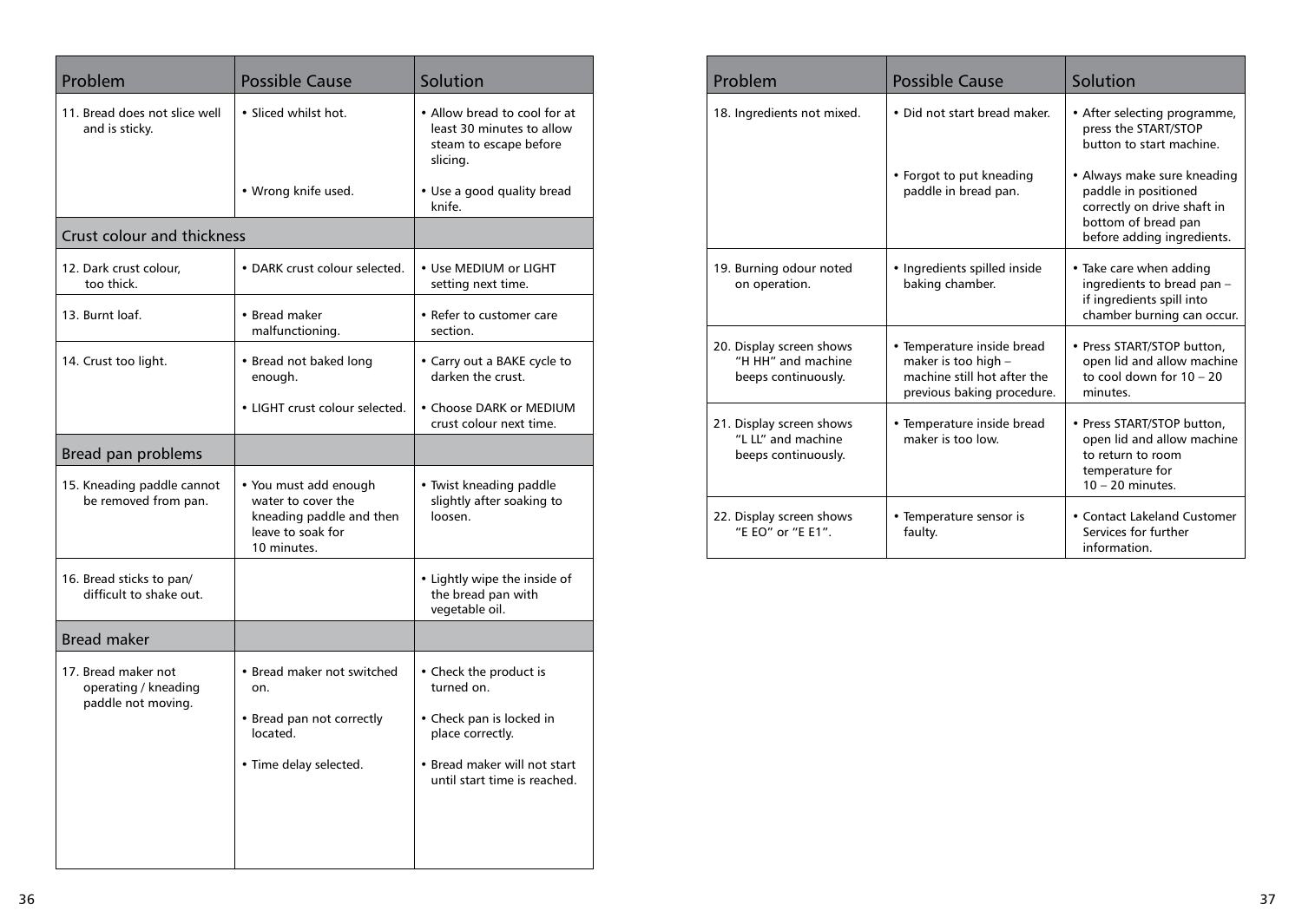#### **Care and cleaning**

- • Unplug the Bread Maker and allow to cool completely before cleaning.
- Before the first use and after every use, clean each part thoroughly.
- • Periodically check all parts before reassembly.
- • Do not use metal tools in the non stick bread pan always use plastic, nylon or silicone spatulas etc.
- Never immerse the unit in water or any other liquid.
- To clean the unit and control panel, wipe with a clean, damp cloth and dry before storing.
- Do not use abrasive cleaners, steel wool or abrasive materials or cleansers.
- • Wash the baking pan, kneading paddle, measuring cup and spoon in hot, soapy water, rinse and dry thoroughly.
- The baking pan, kneading paddle, measuring cup and spoon are top shelf dishwasher safe.
- • If the kneading paddle is difficult to remove from the bread pan, pour in sufficient warm soapy water to cover the paddle and leave to soak for  $10 - 15$  minutes. This will loosen the paddle.
- • If the kneading paddle still cannot be removed hold the drive shaft from underneath the pan and twist back and forth until the kneading paddle is released.
- • To clean the baking chamber, remove any bread crumbs by tipping them out or wiping them away with a slightly damp cloth or clean pastry brush.
- If food residue burns onto the heating element, allow to cool completely then wipe away with a damp cloth.
- • Store the Bread Maker with the power cable loosely coiled. Never wrap it tightly around the bread maker.

# **Electrical connections**

#### **THIS APPLIANCE MUST BE EARTHED**

This appliance is fitted with a fused three-pin plug to BS1363 which is suitable for use in all homes fitted with sockets to current specifications. If the fitted plug is not suitable for your socket outlets, it should be cut off and carefully disposed of. To avoid an electric shock, do not insert the discarded plug into a socket.

#### **Fitting a new plug**

If for any reason you need to fit a new plug, the flexible mains lead must be connected as shown here. The wires in the mains lead fitted to this appliance are coloured in accordance with the following code:



Connect BLUE to Neutral (N) Connect GREEN & YELLOW to Earth (E) Connect BROWN to Live (L) 10 amp fuse to be used

If the colours of the wires in the mains lead of this appliance do not correspond with the coloured markings identifying the terminals in your plug, proceed as follows. The wire which is coloured green and yellow MUST be connected to the terminal which is marked with the letter E (Earth) or coloured green. The wire which is coloured blue MUST be connected to the terminal which is marked with the letter N (Neutral) or coloured black. The wire which is coloured brown MUST be connected to the terminal which is marked with the letter L (Live) or coloured red.

Before refitting the plug cover, check that there are no cut or stray strands of wire inside the plug. Use a 10 amp BS1362 fuse. Only BSI or ASTA approved fuses should be used. If you are at all unsure which plug or fuse to use, always refer to a qualified electrician.

Note: after replacing or changing a fuse on a moulded plug which has a fuse cover, the cover must be refitted to the plug; the appliance must not be used without a fuse cover. If lost, replacement fuse covers can be obtained from an electrical shop. This appliance complies with the following EEC Directives: 73/23 EEC (Low Voltage Directive) and 89/336 EEC (EMC Directive).



#### **RECYCLING YOUR ELECTRICALS**

Along with many other high street retailers, Lakeland has joined a scheme whereby customers can take their unwanted electricals to recycling points set up around the country. Visit **www.recycle-more.co.uk** to find your nearest recycling point.